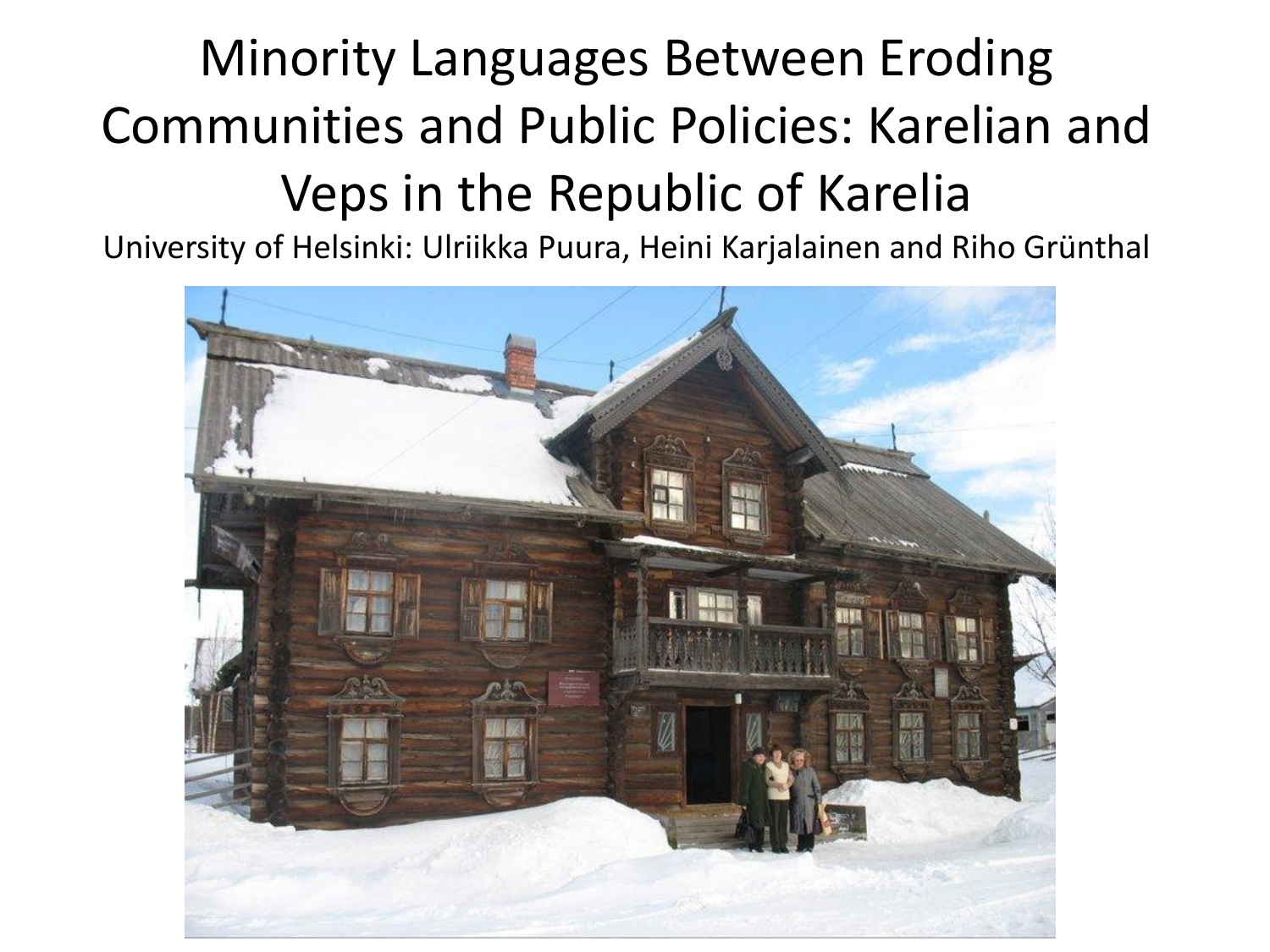# Outline of the presentation

- Demographic decline of Karelians and Vepsians
- ELDIA: Language competence in Karelian, Veps and Russian
- ELDIA: Legislative support for languages and respondents' perceptions on the laws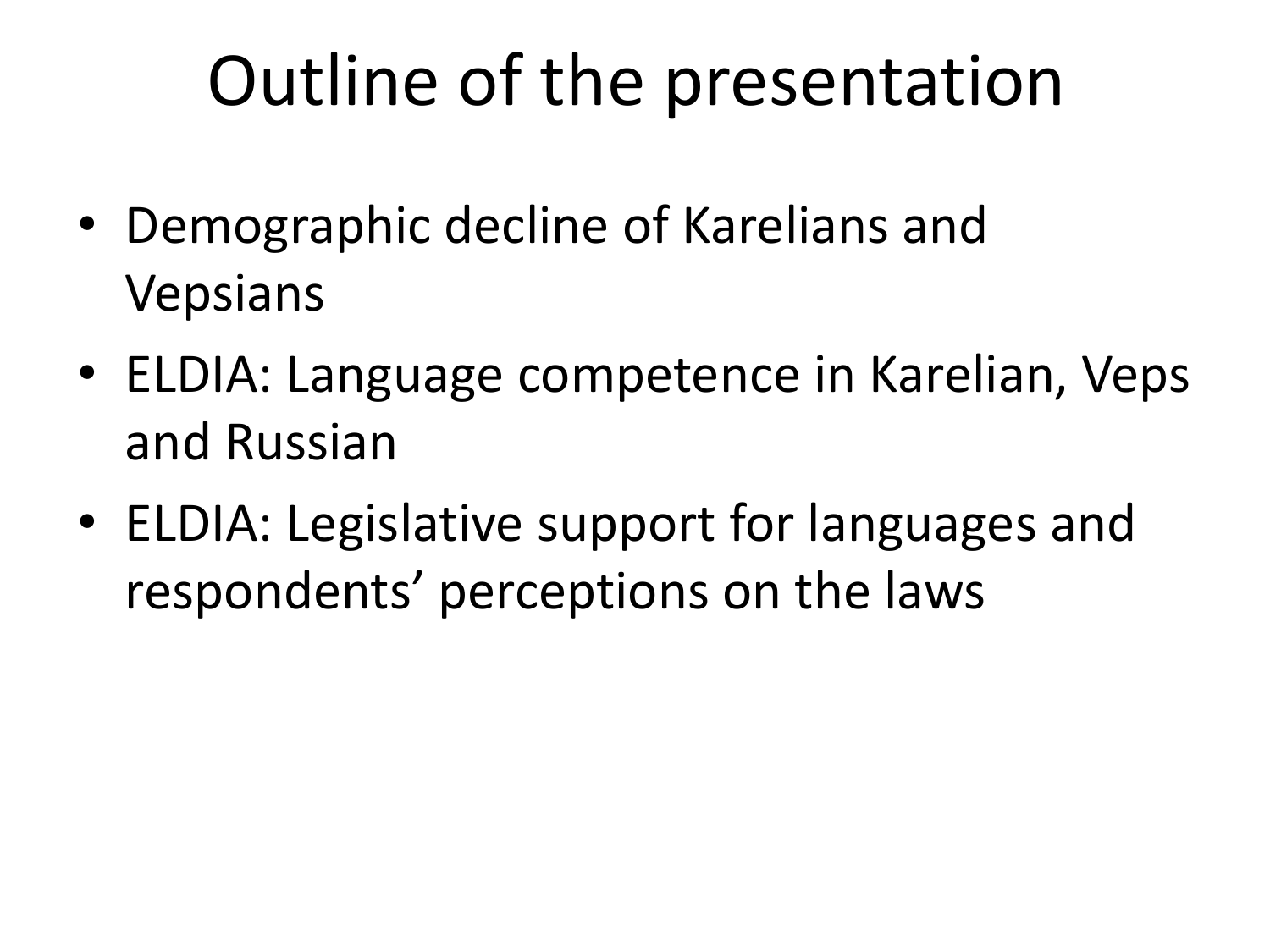#### The Karelian Language Area in Russia http://en.wikipedia.org/wiki/File:Map\_of\_Karelian\_dialects.png

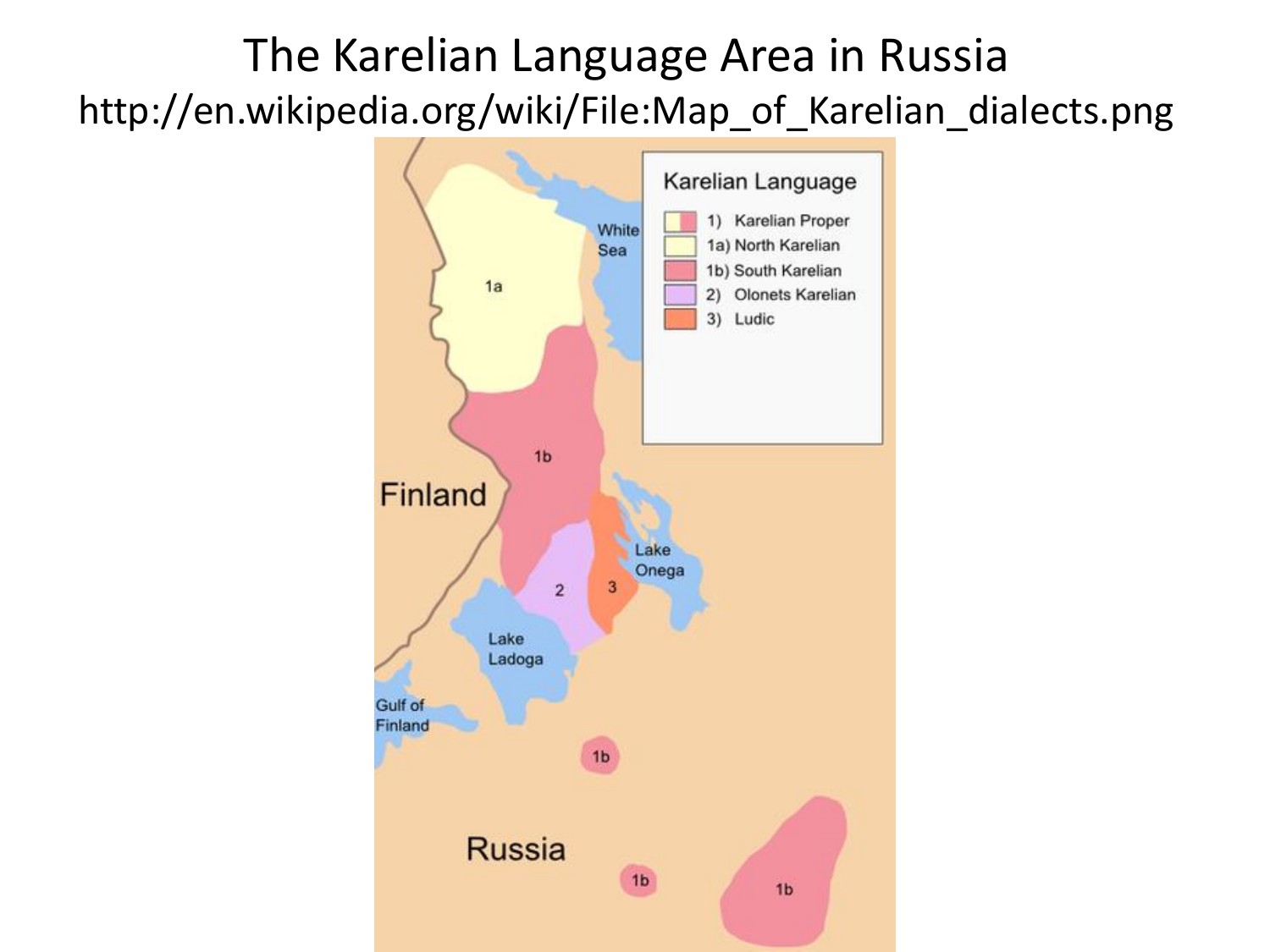#### The Veps Language Area by Tunkelo (1946) and Grünthal (2011)

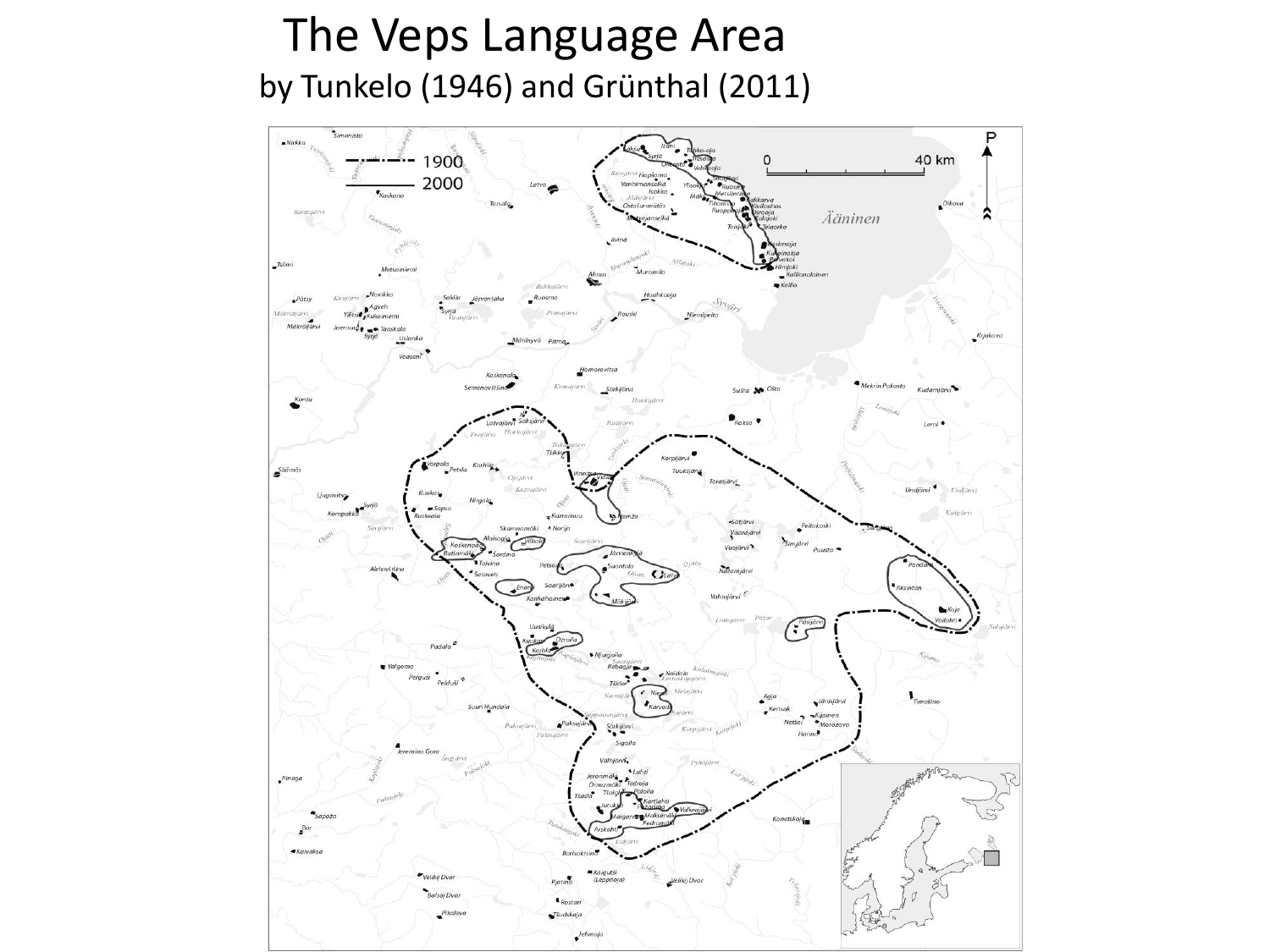### Ethnic Diversity, The Russian Population Census 2010, http://www.perepis-2010.ru

|                        | <b>Nationalities</b>            |  | <b>Nationality</b>                     | Persons     | Percentage |
|------------------------|---------------------------------|--|----------------------------------------|-------------|------------|
|                        | $\blacksquare$ Russian          |  |                                        |             |            |
| 19,10<br>$\frac{0}{6}$ | <b>■</b> Other<br>nationalities |  | All<br>inhabitants                     | 142 856 536 |            |
|                        | 80,90<br>%                      |  | All who<br>stated their<br>nationality | 137 227 107 | 100%       |
|                        |                                 |  | <b>Russian</b>                         | 111 016 896 | 80,9%      |
|                        |                                 |  | <b>Karelian</b>                        | 60815       | 0,04%      |
|                        |                                 |  | Veps                                   | 5936        | 0,00%      |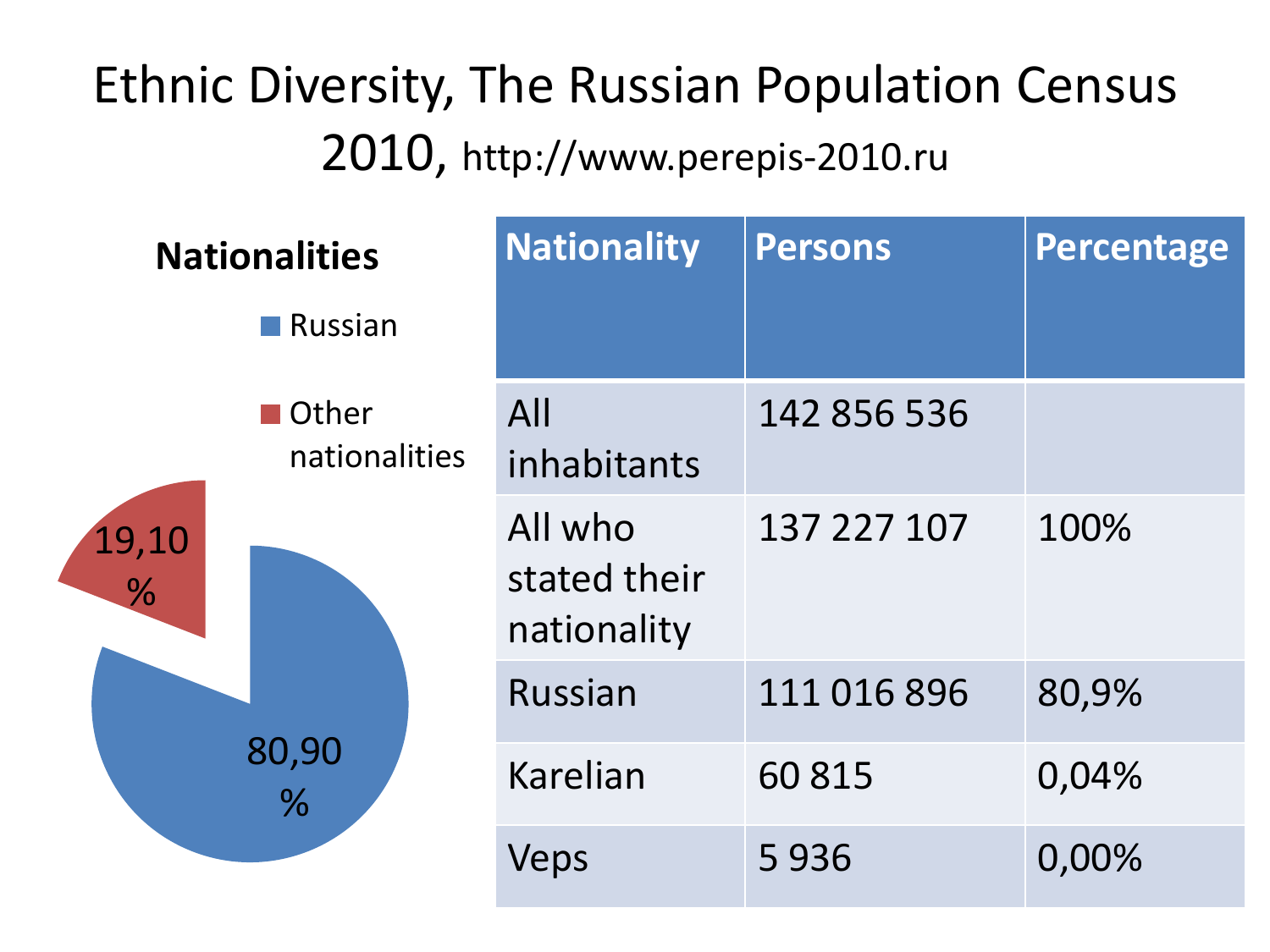#### Ethnic Diversity, Republic of Karelia 2010

| <b>Nationality</b>                  | <b>Persons</b> | <b>Percentage</b> |
|-------------------------------------|----------------|-------------------|
| <b>All inhabitants</b>              | 643 548        |                   |
| All who stated<br>their nationality | 617 668        | 100 %             |
| 1. Russian                          | 507 654        | 82,2%             |
|                                     |                |                   |
| 2. Karelian                         | 45 570         | 7,4%              |
| 3. Belorussian                      | 23 3 45        | 3,8%              |
| 4. Ukrainian                        | 12677          | 2,0%              |
| 5. Finnish                          | 8577           | 1,4%              |
| 6. Veps                             | 3423           | 0,5%              |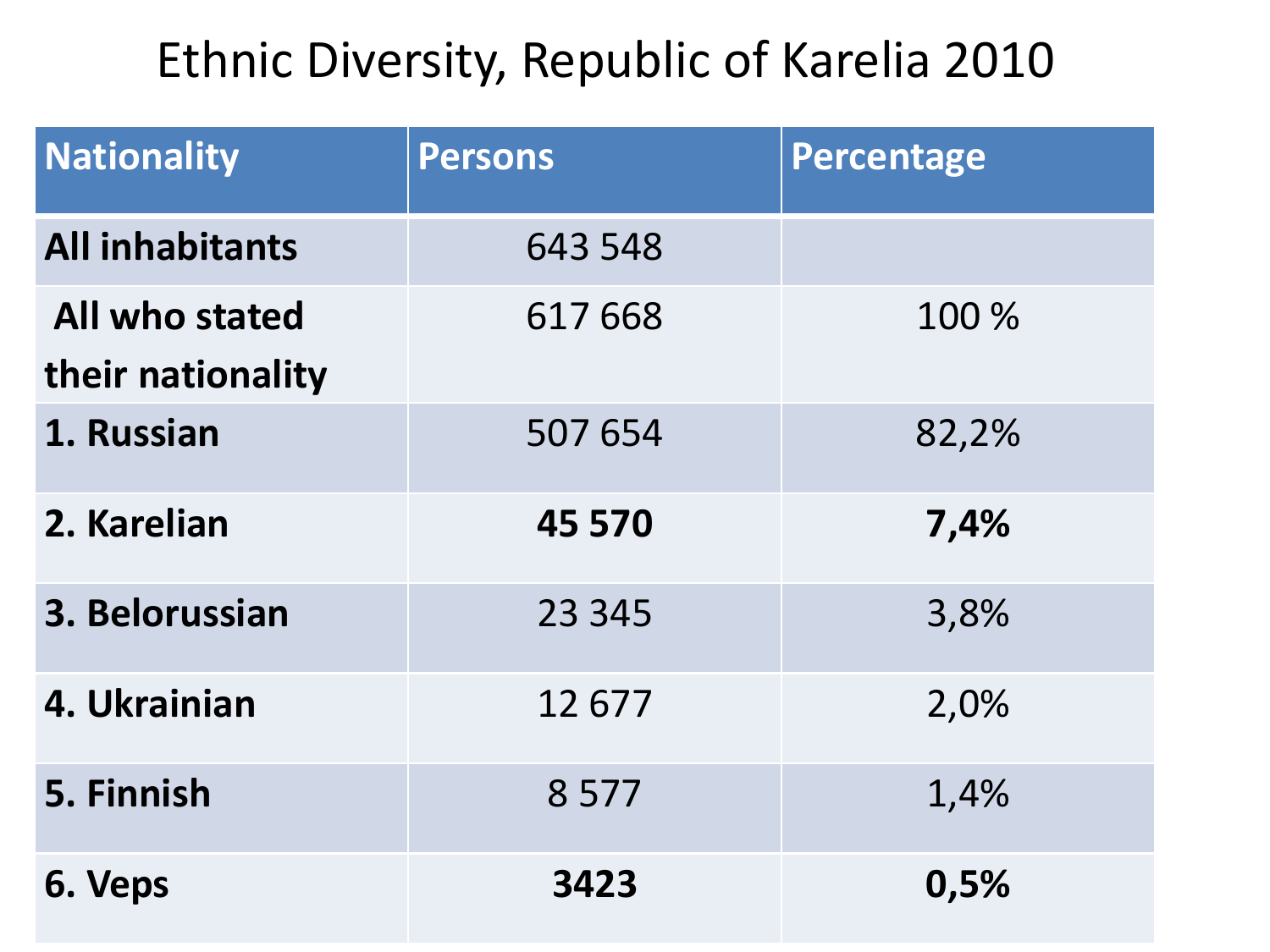### Language Competence The Russian Population Census 2010

| 9 Language competence                                    | <b>Results already</b><br>available |
|----------------------------------------------------------|-------------------------------------|
| 9.1 Do you speak Russian?<br>$\bullet$ Yes<br>$\cdot$ No | Available                           |
| 9.2 What other languages do you speak?                   | Available                           |
| 9.3 Native languages                                     | Not available                       |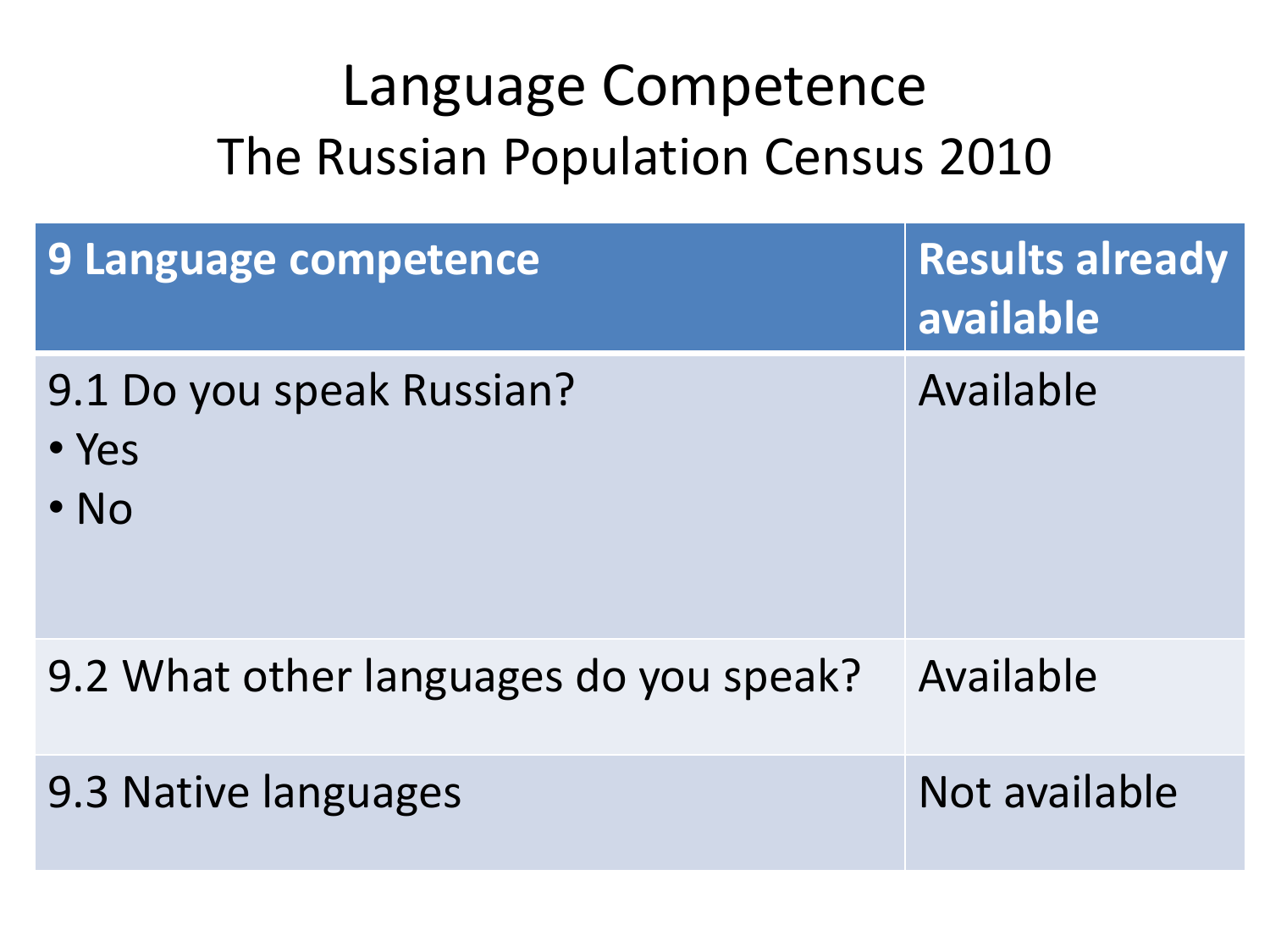### Language Competence The Russian Population Census 2010

| Competence in languages despite the nationality of the<br>respondent |                |                      |  |
|----------------------------------------------------------------------|----------------|----------------------|--|
| Language                                                             | <b>Persons</b> | % of all inhabitants |  |
| <b>Russian</b>                                                       | 137 494 893    | 99,41                |  |
| <b>Karelian</b>                                                      | 25 605         | 0,02                 |  |
| <b>Veps</b>                                                          | 3613           | 0,00                 |  |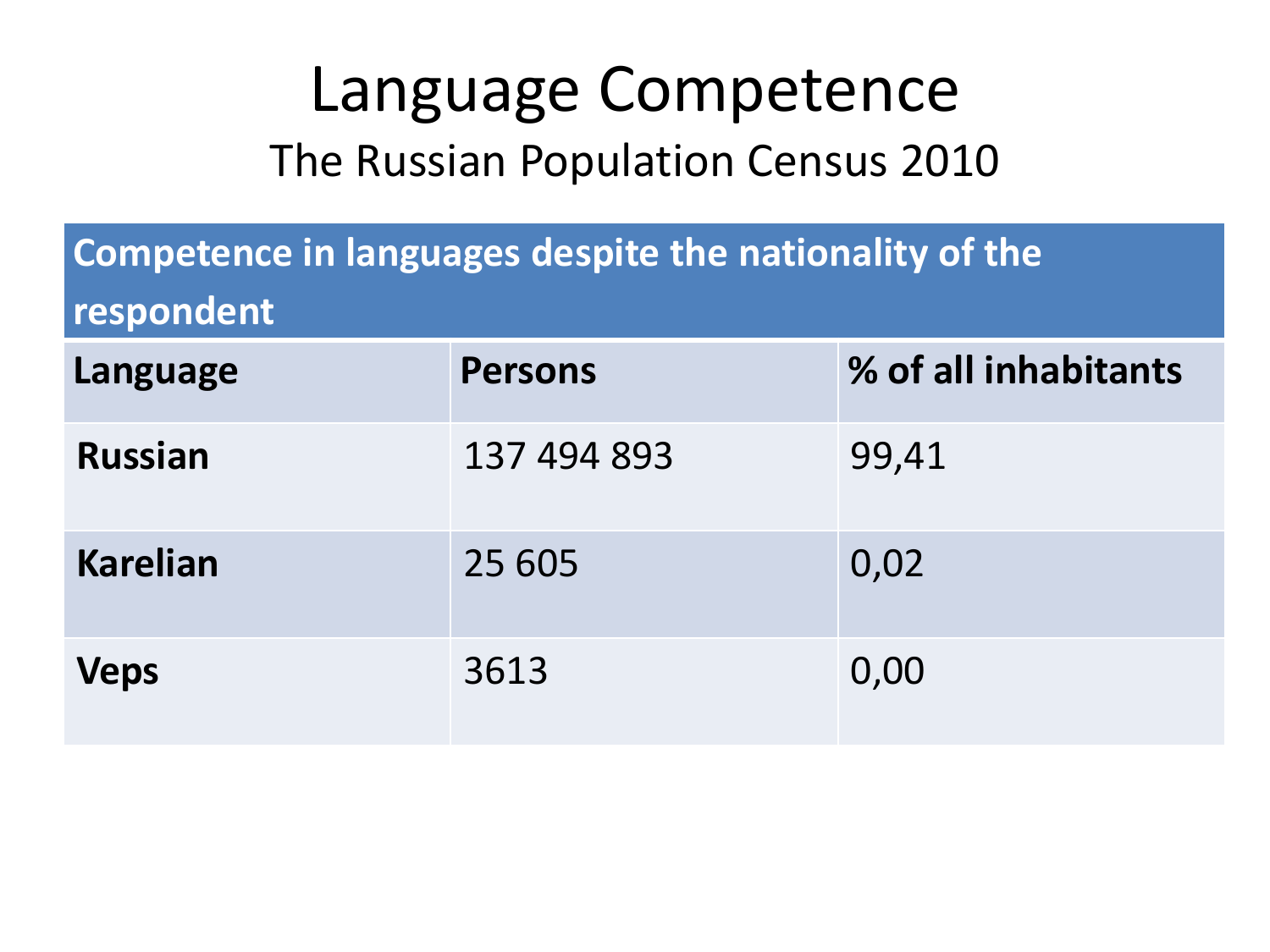### The decline of the Karelian population and the Karelian language use in the Republic of Karelia

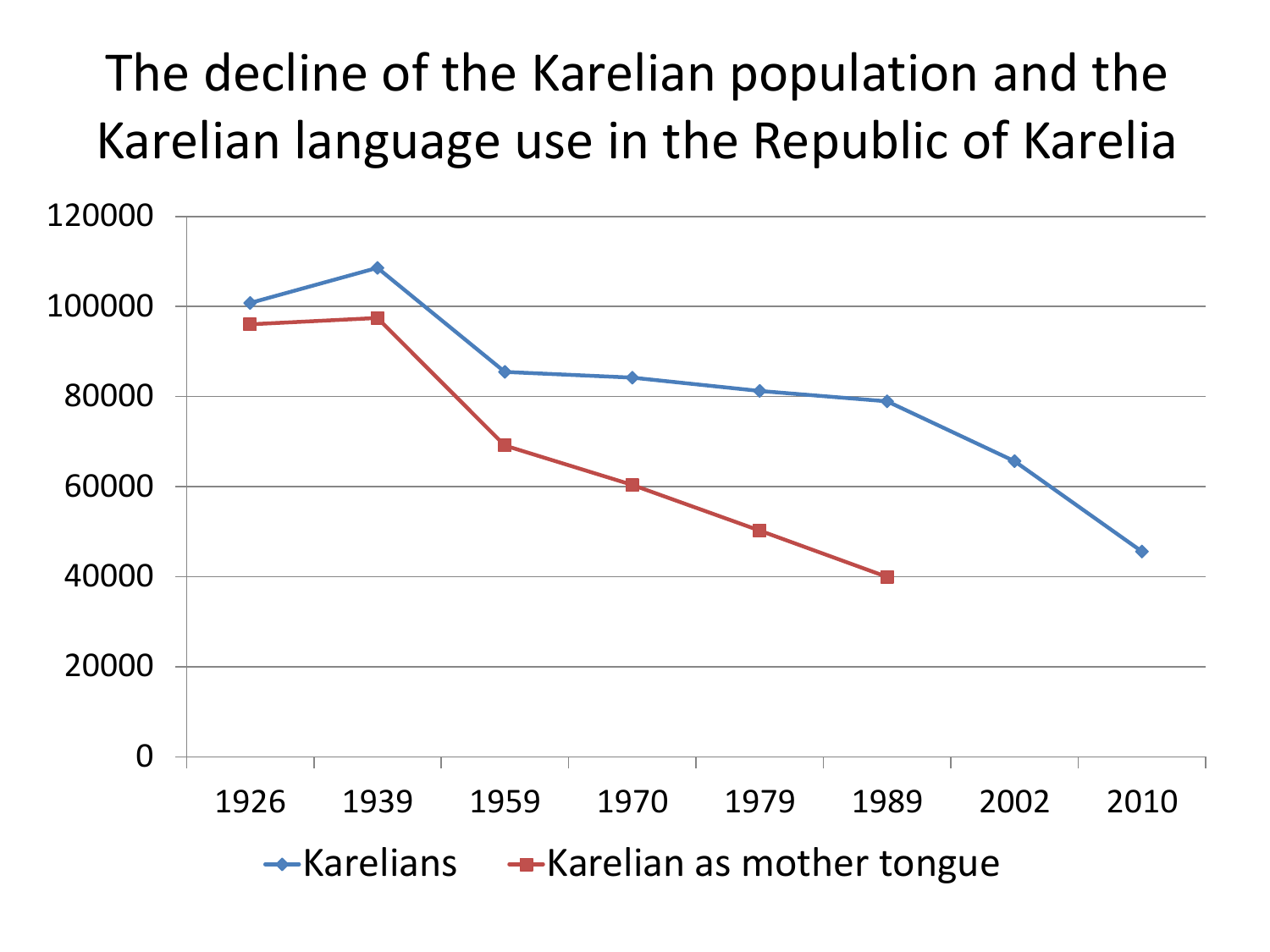### The decline of the Veps population and the Veps language use in Russia

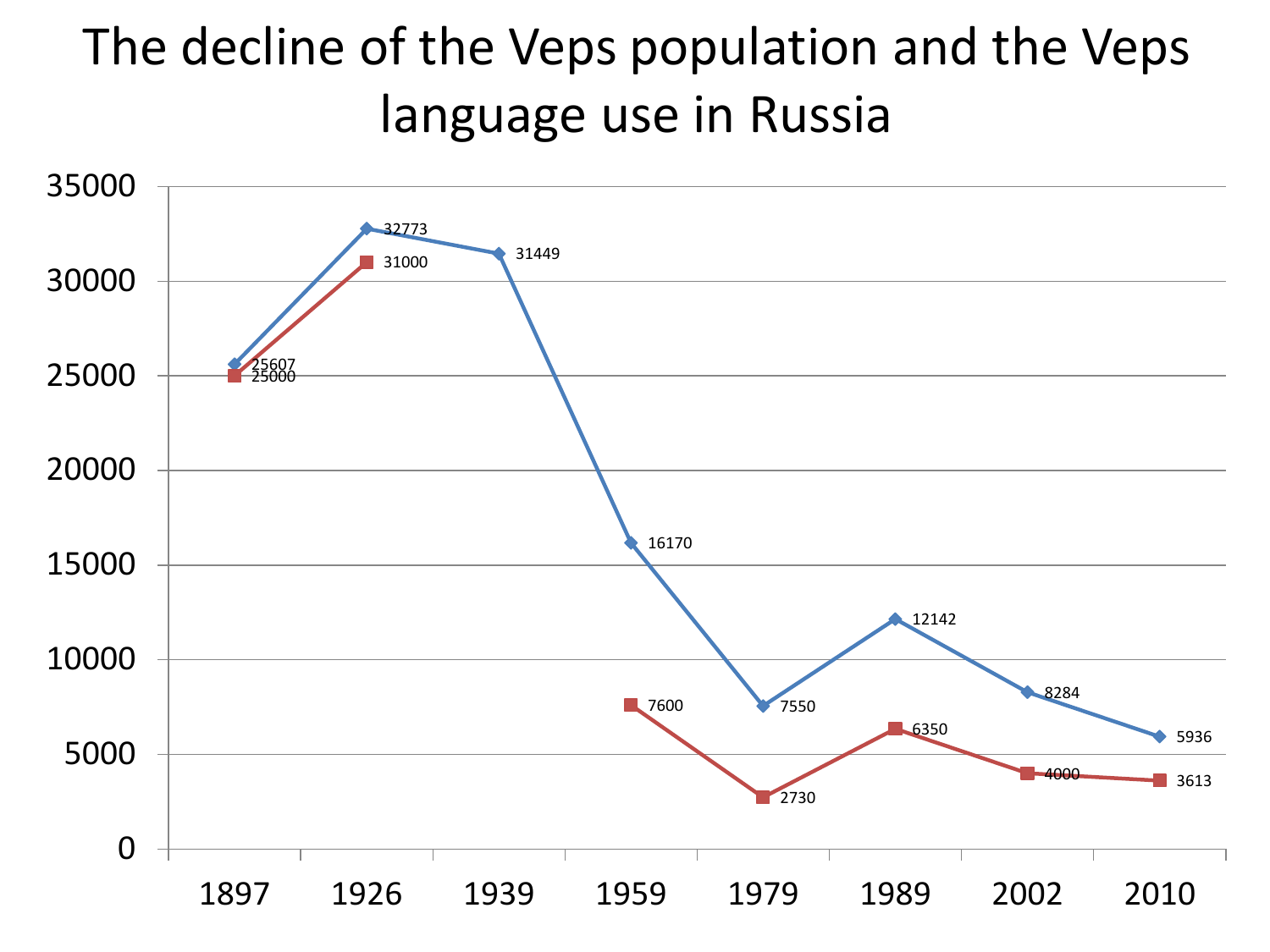### Mother Tongue of the Respondents, The ELDIA Olonets Karelian Case Study, %

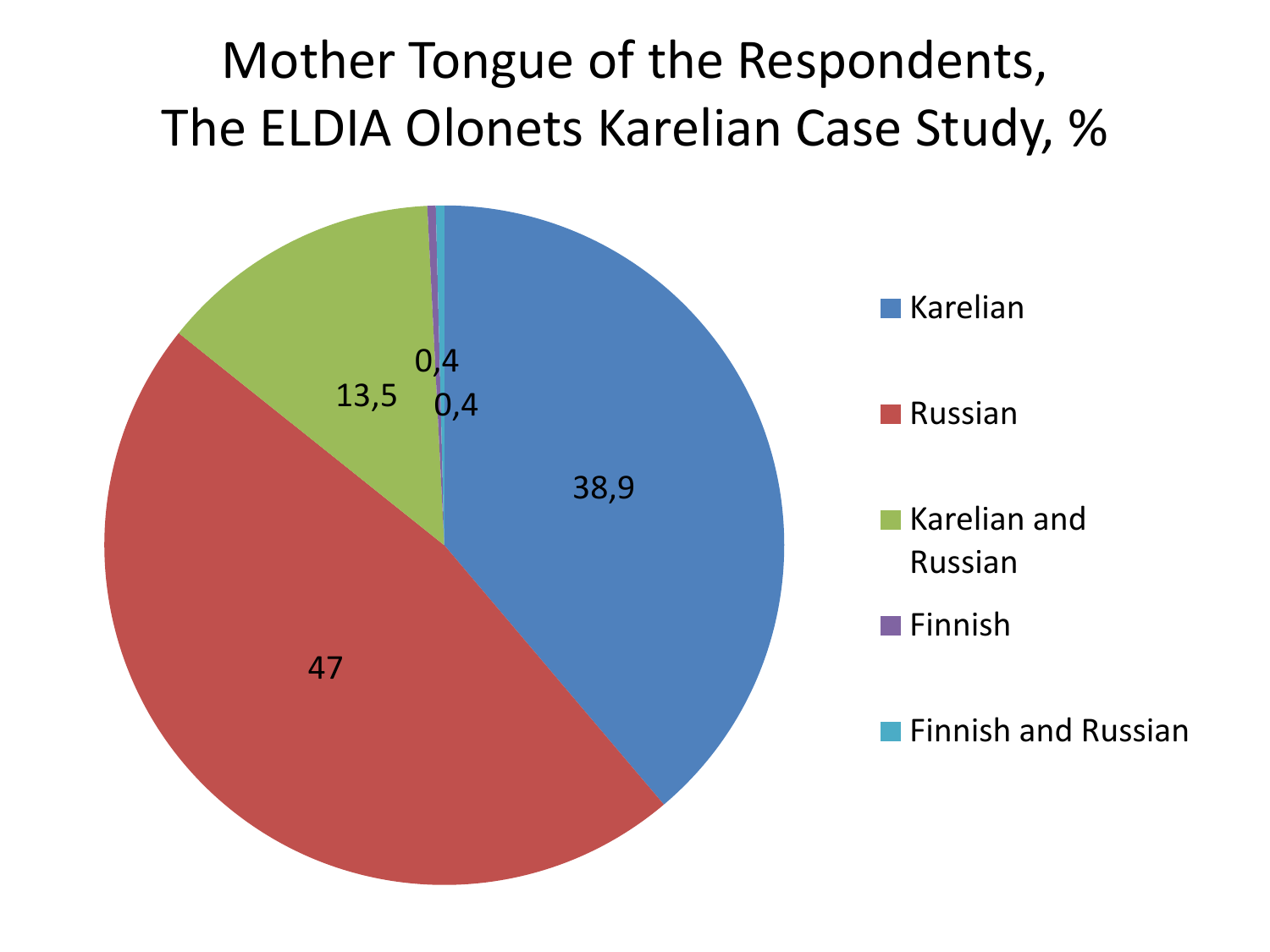### Mother Tongue of the Respondents, The ELDIA Veps Case Study, %

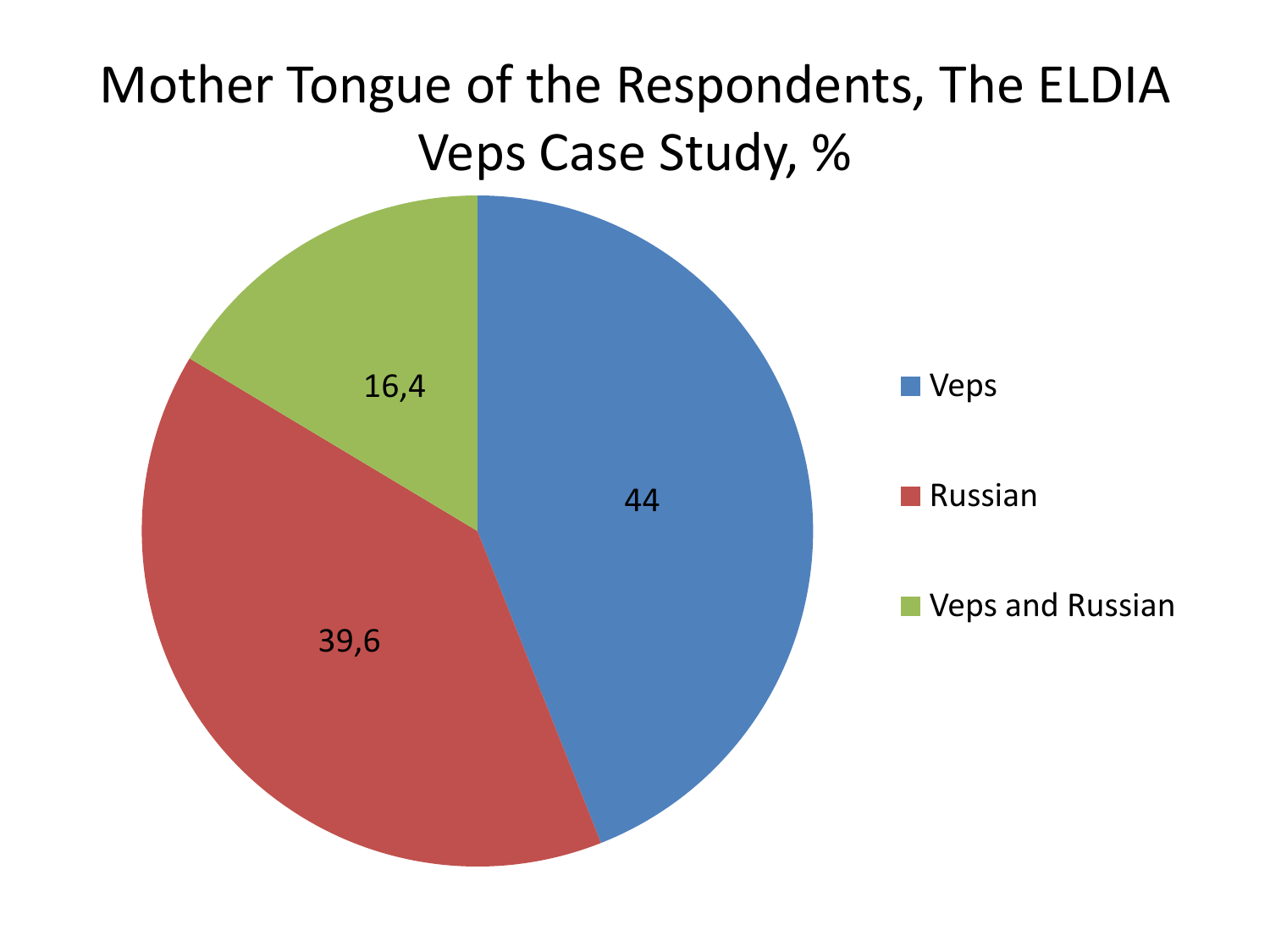### ELDIA: Levels of language skills for Karelian language, %

**fluently well fairly poorly not at all** 

| write      | 13,1 | 17,6 | 15,5 | 19,7 | 34,1 |                          |
|------------|------|------|------|------|------|--------------------------|
|            |      |      |      |      |      |                          |
| read       | 22,6 |      | 24,3 | 20,9 | 17,8 | 14,4                     |
|            |      |      |      |      |      |                          |
| speak      | 21,1 |      | 28,6 | 16,7 | 20,4 | 13,3                     |
|            |      |      |      |      |      |                          |
| understand |      | 29,1 | 32,2 |      | 20,9 | 13<br>$\vert 4, 8 \vert$ |
| 0%         |      | 20 % | 40 % | 60 % | 80 % | 100 %                    |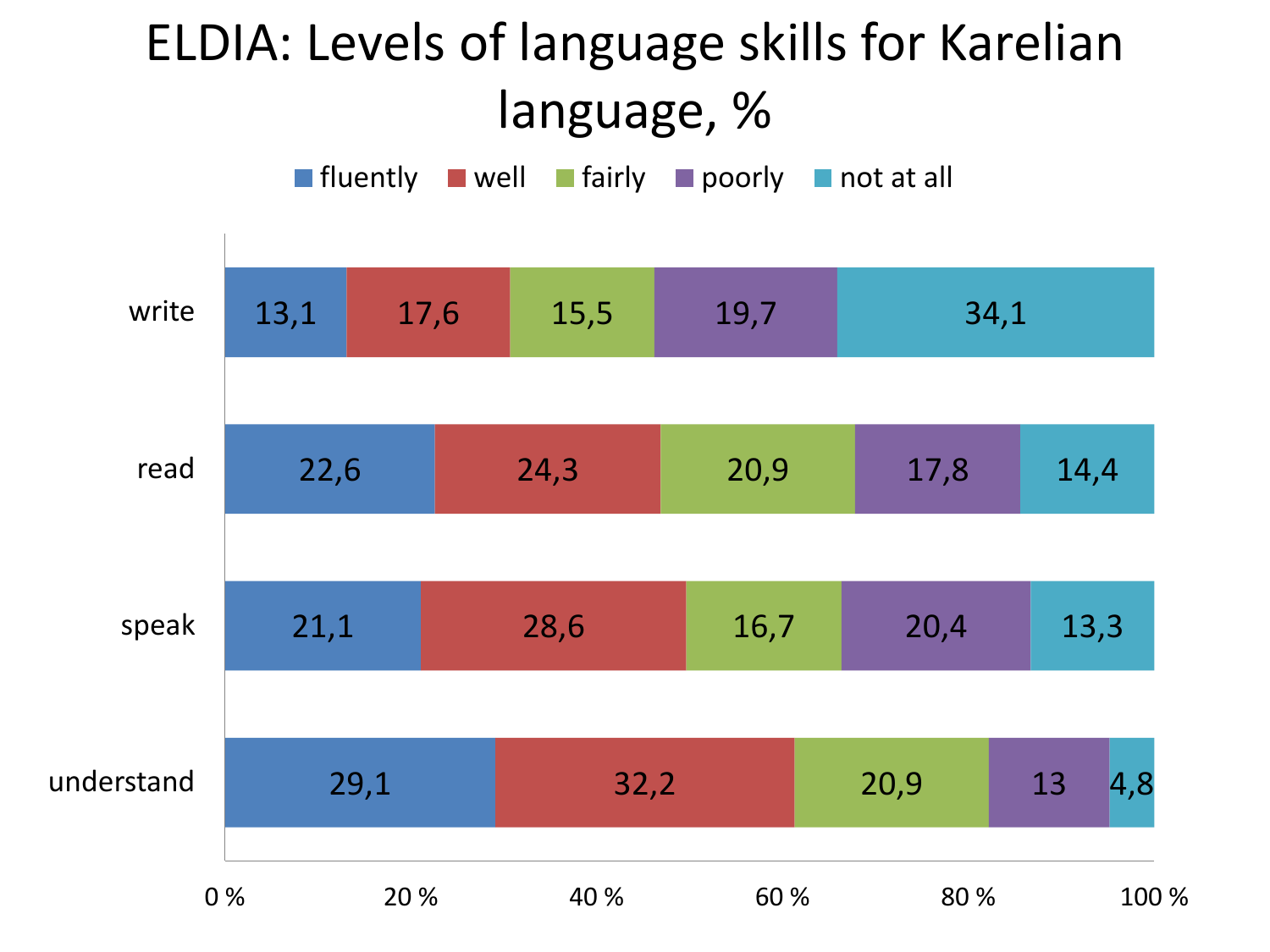#### Levels of Language Skills for Russian Language, The ELDIA Olonets Karelian Case Study, %

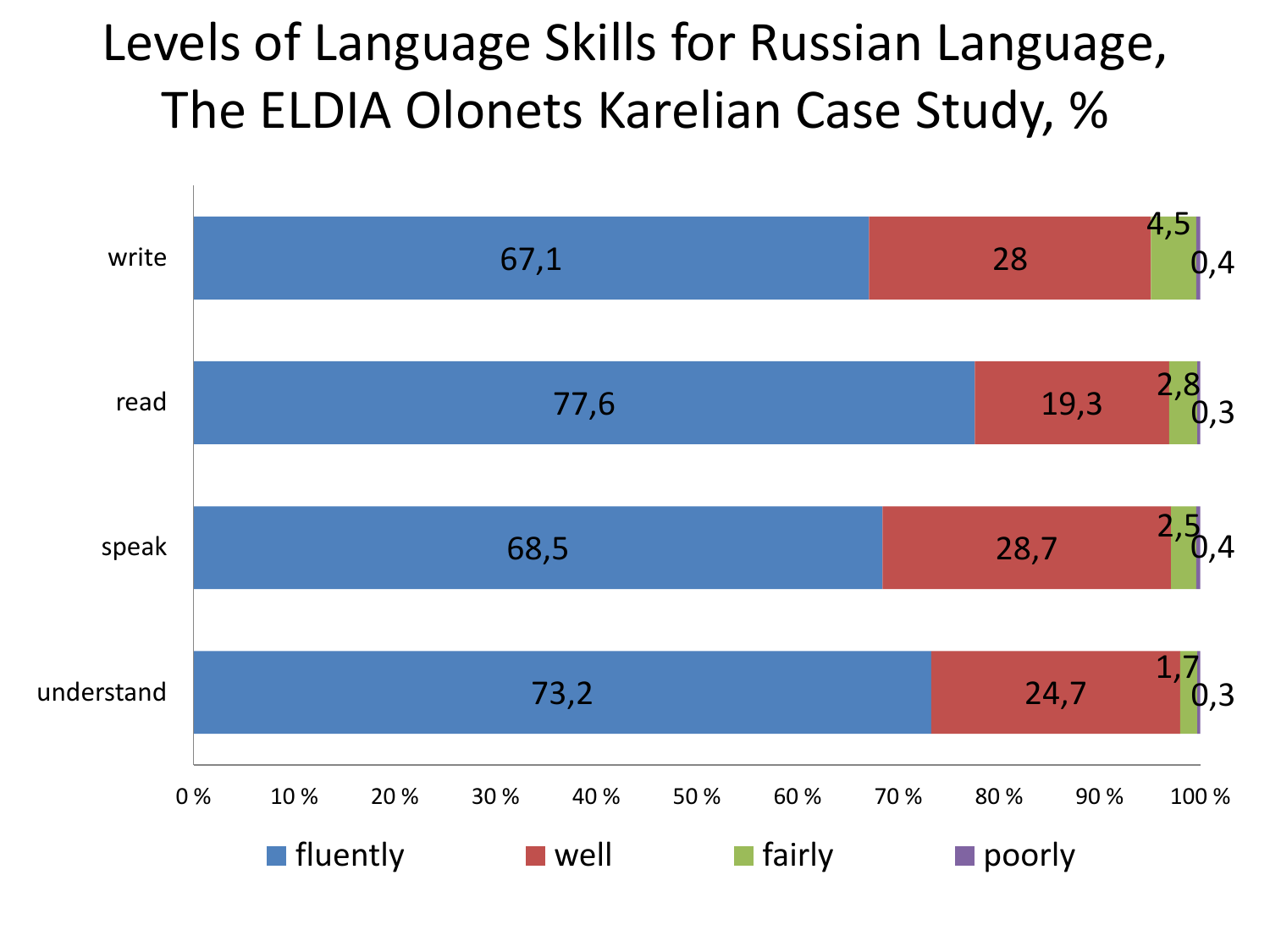## ELDIA: Levels of Language Skills for Veps Language, %

**Figure 11 Notable Mell Fairly Poorly Not at all** 

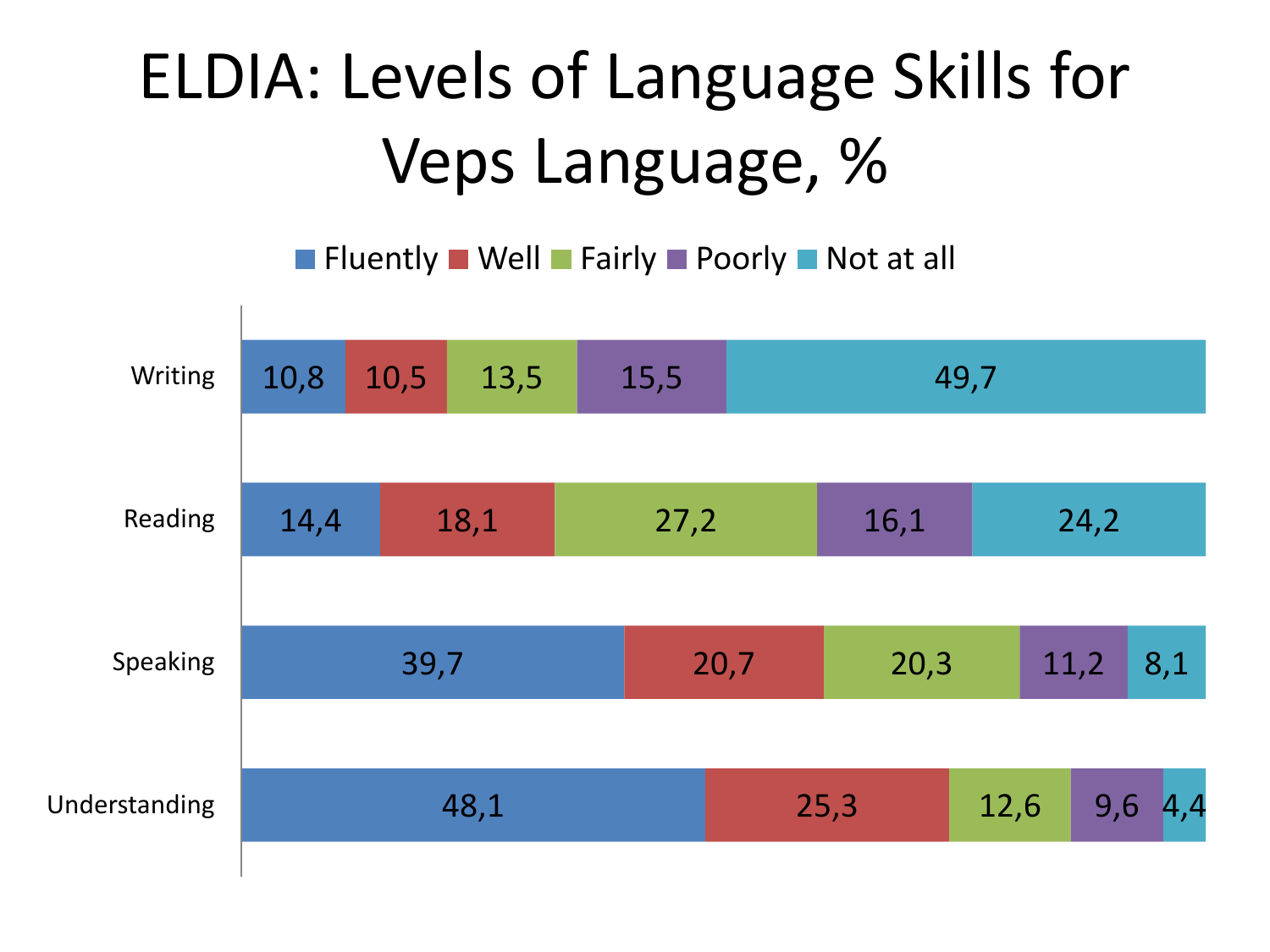### Levels of Language Skills for Russian Language, The ELDIA Veps Case Study, %

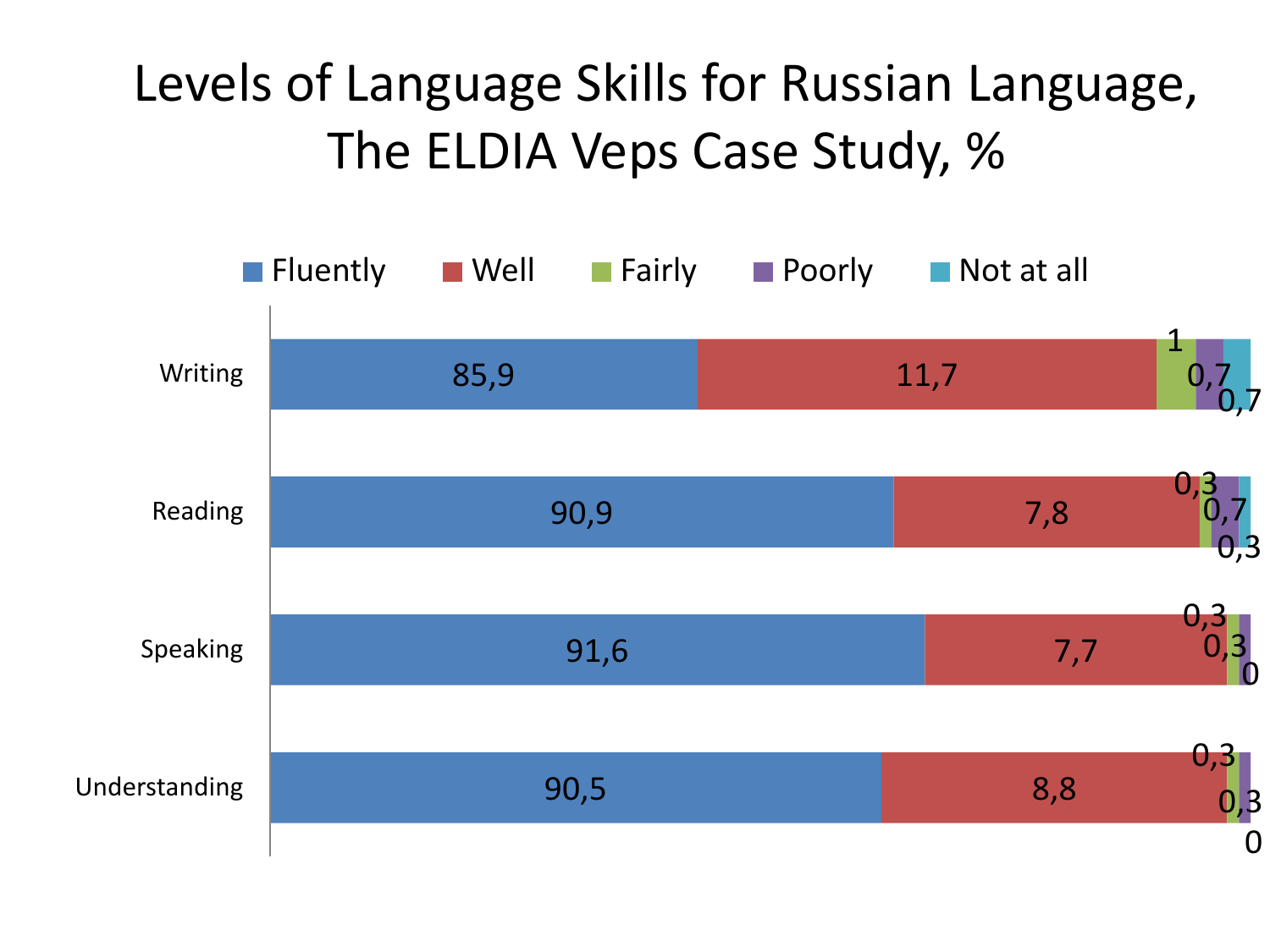#### ELDIA: Reported Level of Speaking Karelian According to Age, %

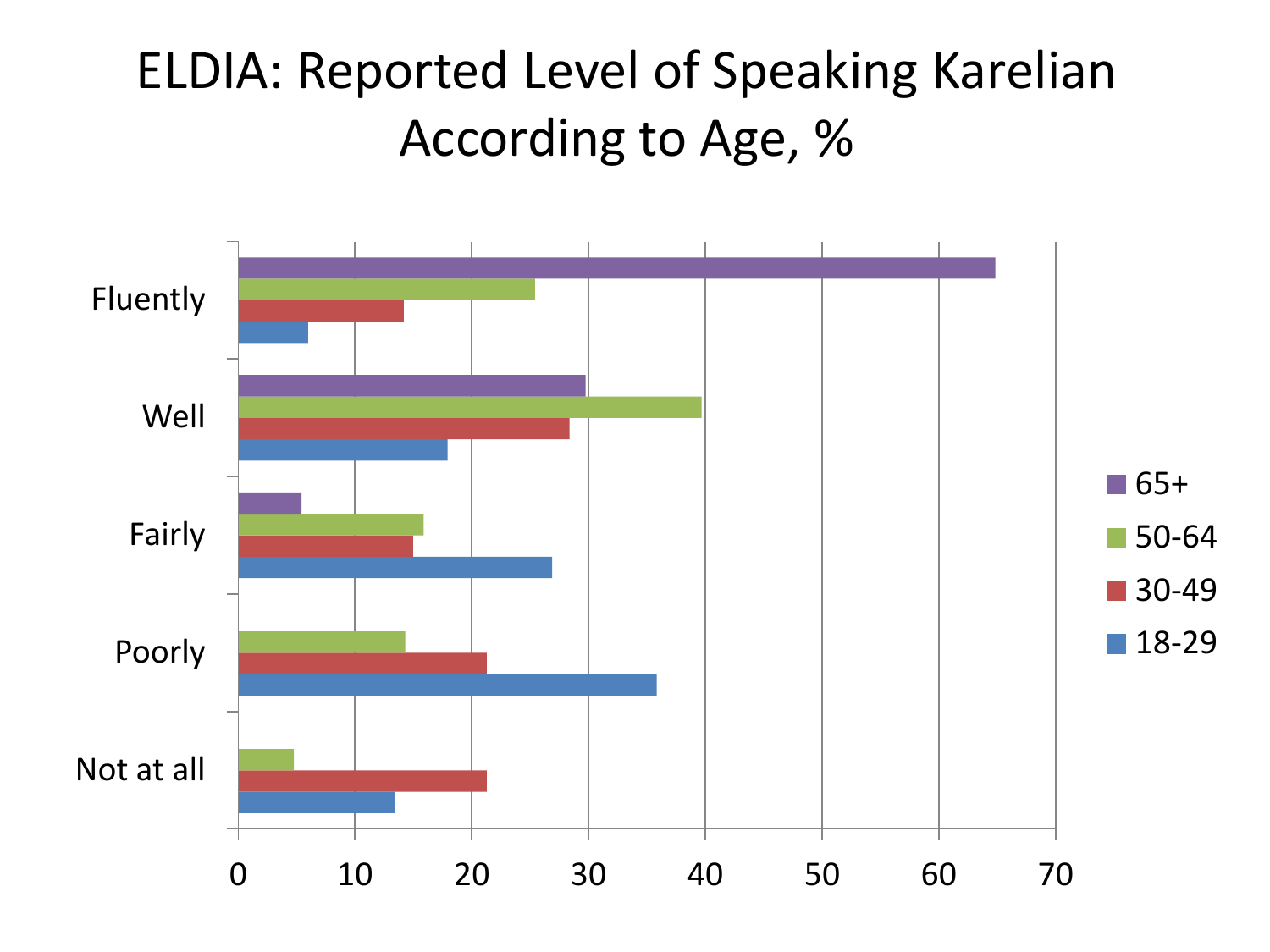### ELDIA: Reported Level of Speaking Veps According to Age, %

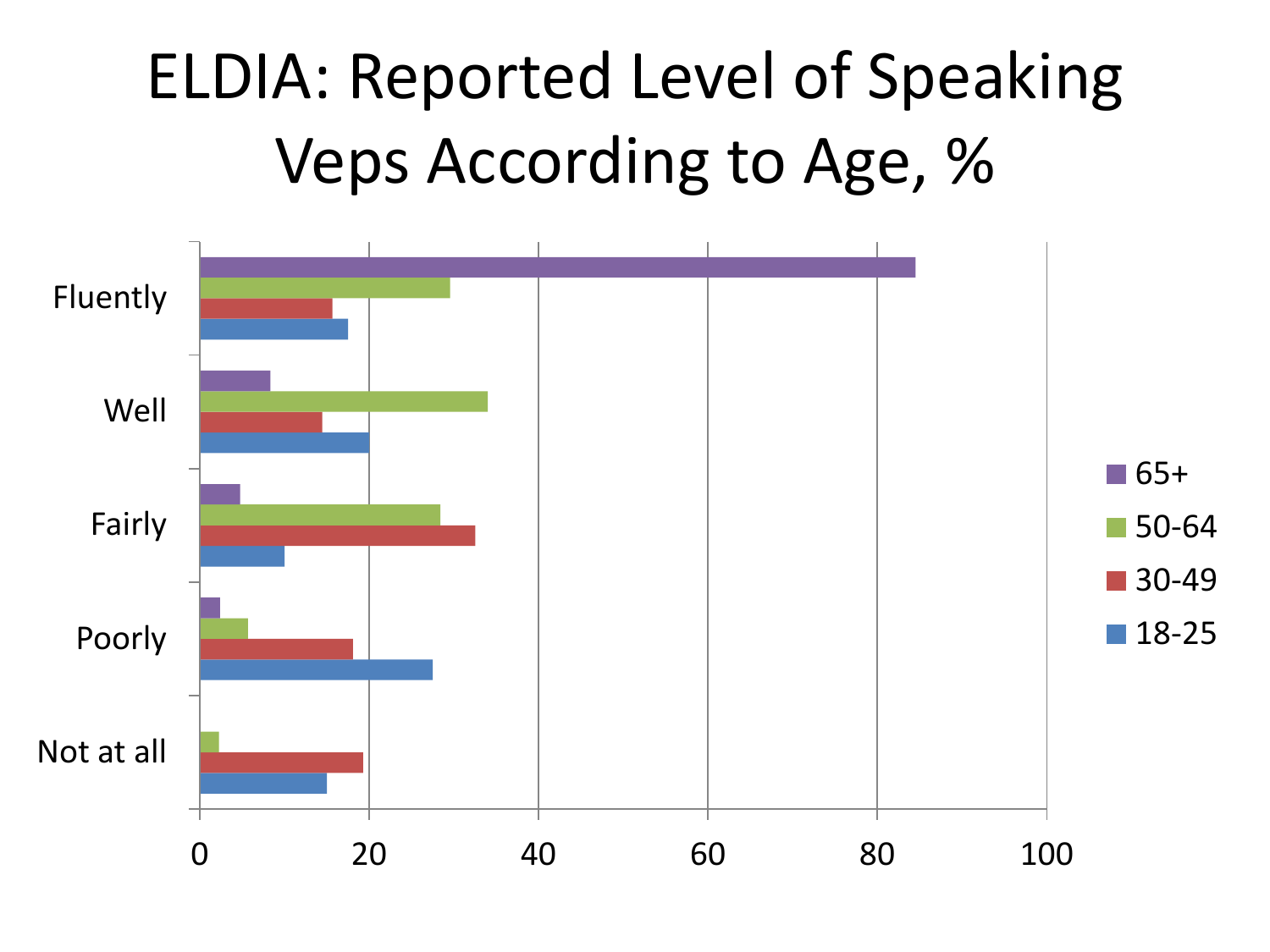

EuLaViBar (European Language Vitality Barometer) for Olonets Karelian in Russia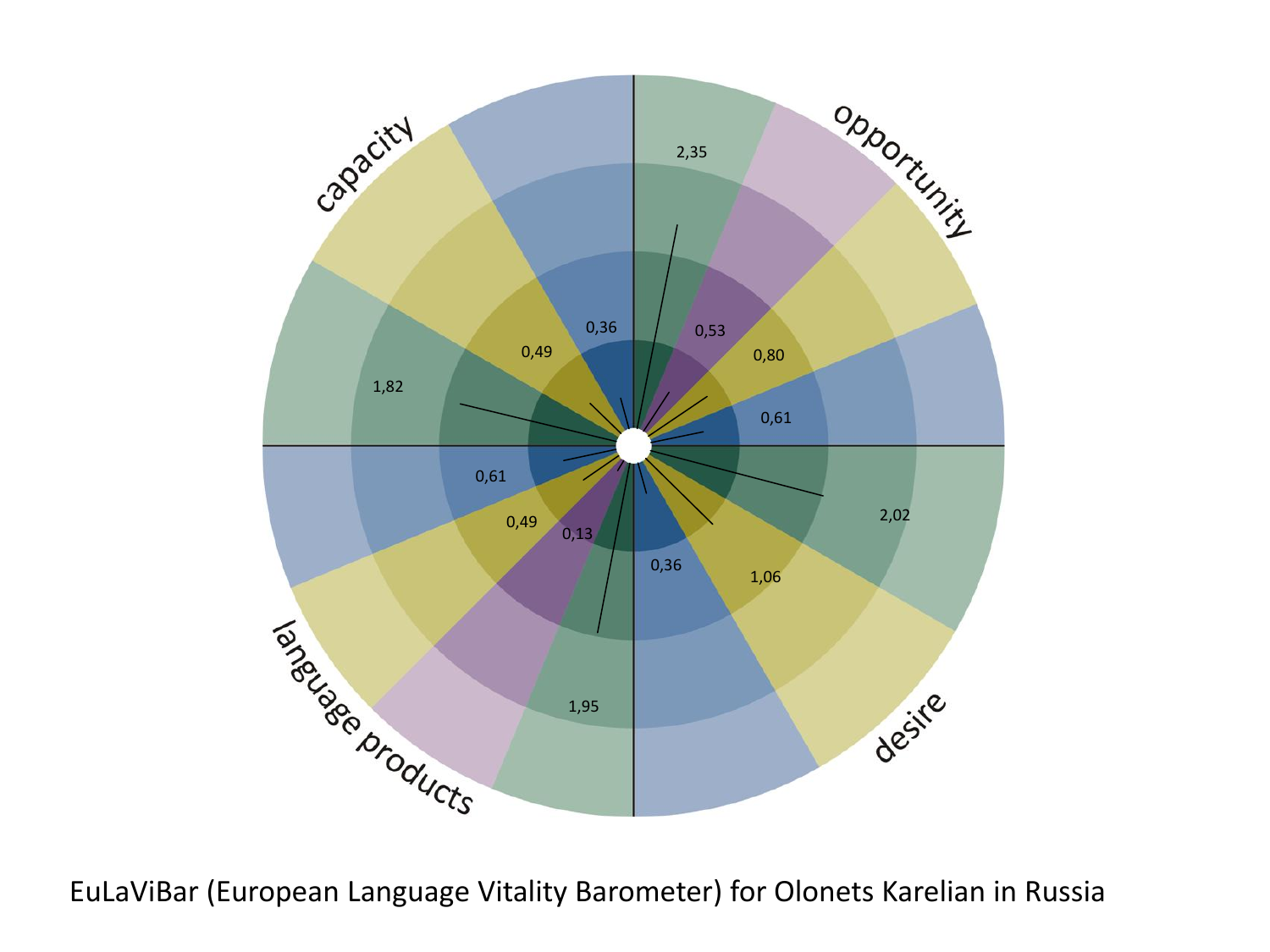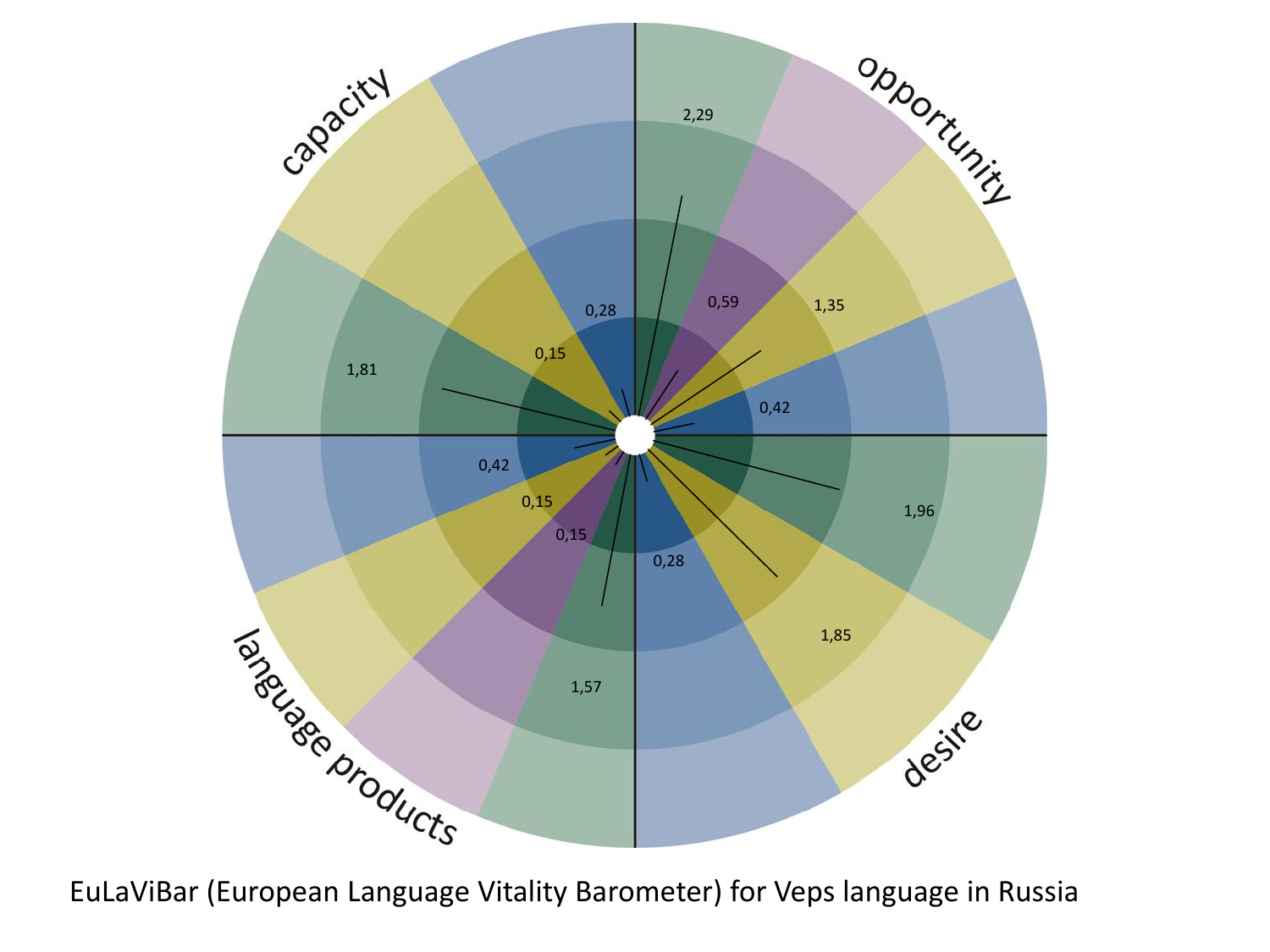# Status of Veps, Karelian and Russian languages on state level

- The constitutional status of languages of Russia: defined in the Constitution of Russian federation (1993)
	- §26: the right to preserve, develop and research the native languages
- The Russian language law (1991, 1998): equality between languages of different peoples of Russia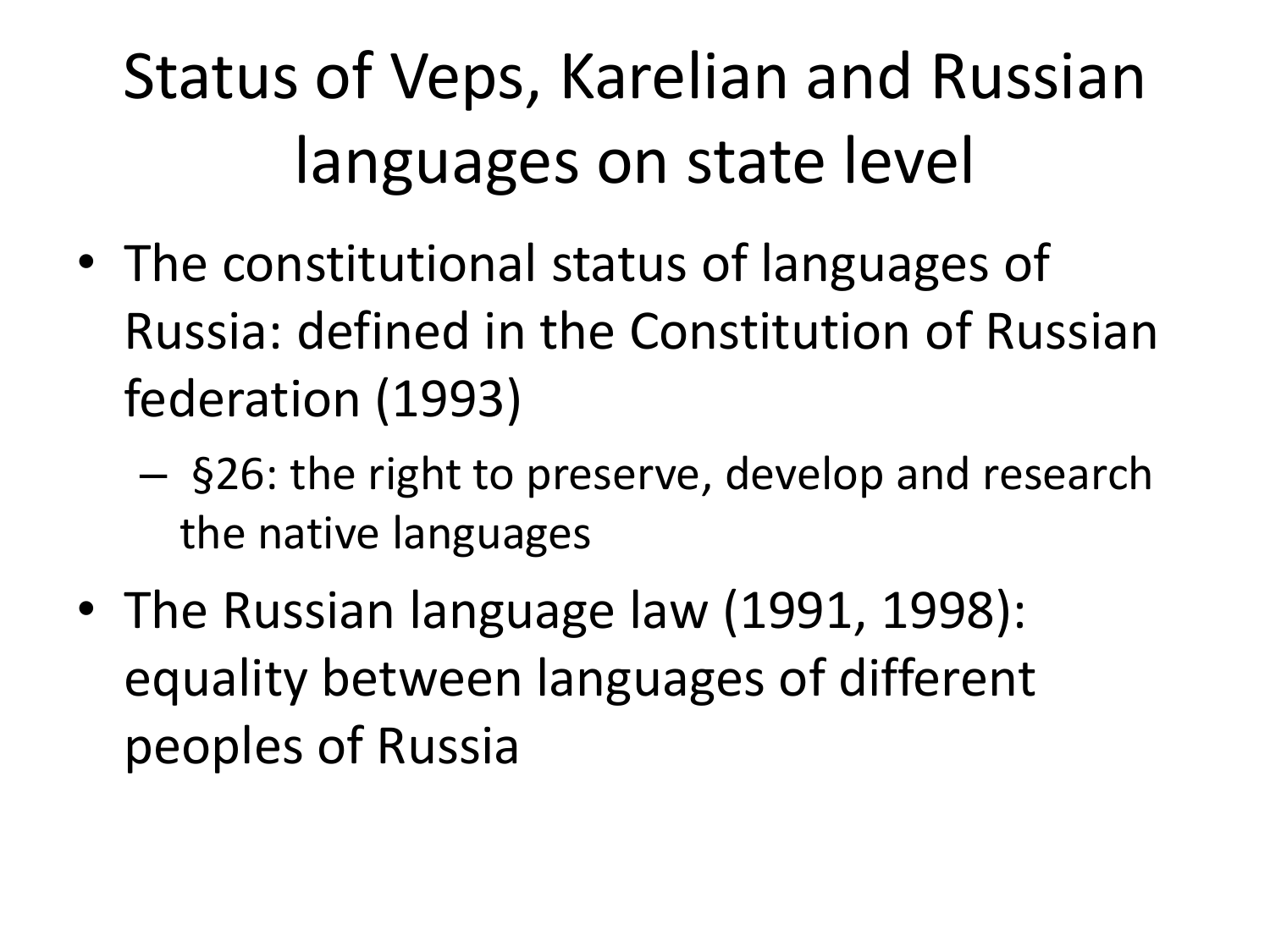# The Law on the State Language of the Russian Federation (2005)

- §3: defines the spheres where using the State Language, Russian, is obligatory
- §5: defines the rights of citizens to use the State Language in education, public sphere and so forth.
- The special role of Russian language is underlined and the use of Russian literary norms is protected.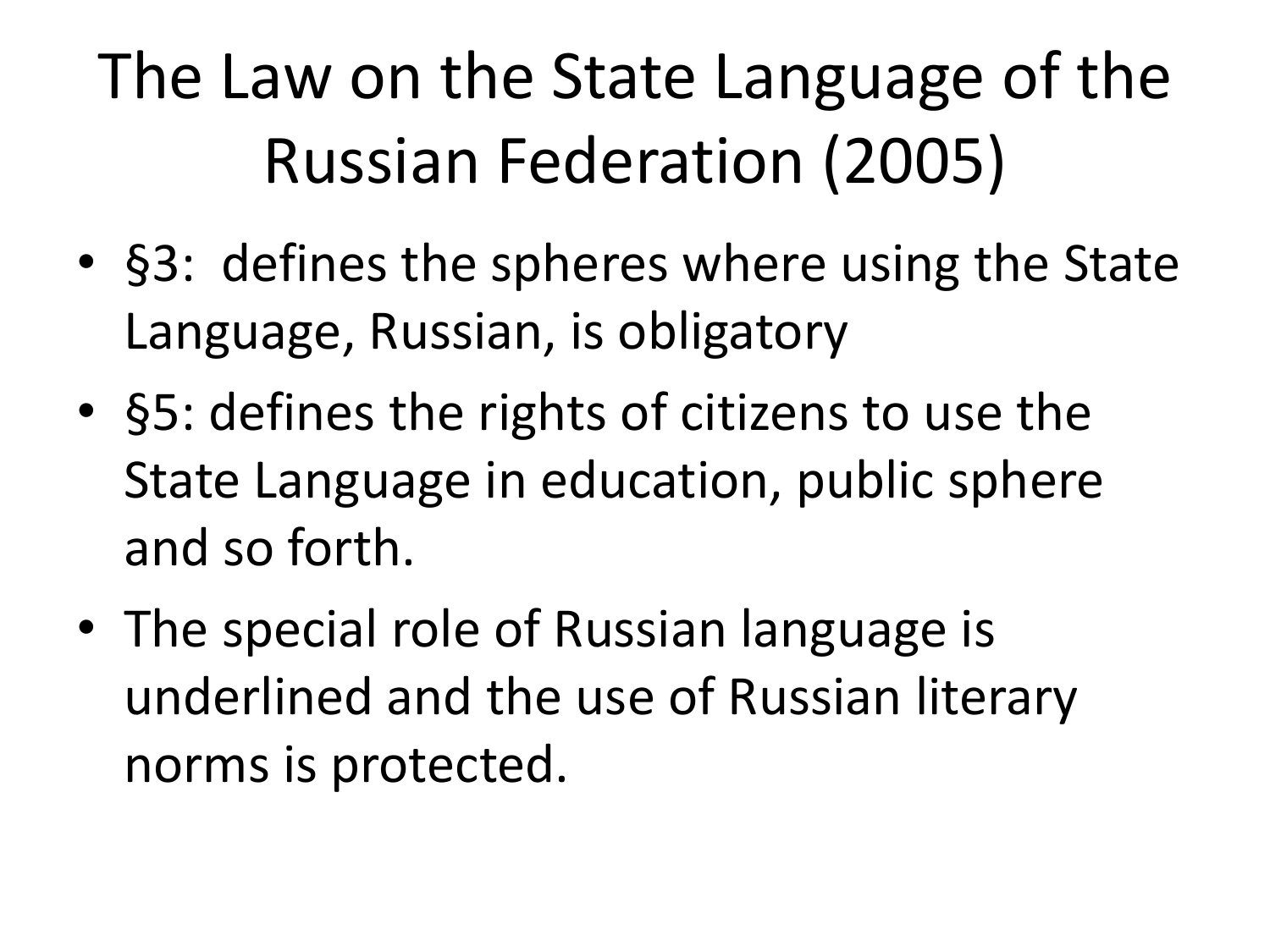In the Republic of Karelia the language rights of Karelian, Finnish and Veps languages are also defined:

- in the Constitution of the Republic of Karelia
- in the laws of education of Russian Federation and the Republic of Karelia
- in the laws on culture of Russian Federation and the Republic of Karelia
- In the Law on the State Support of the Karelian, Veps and Finnish languages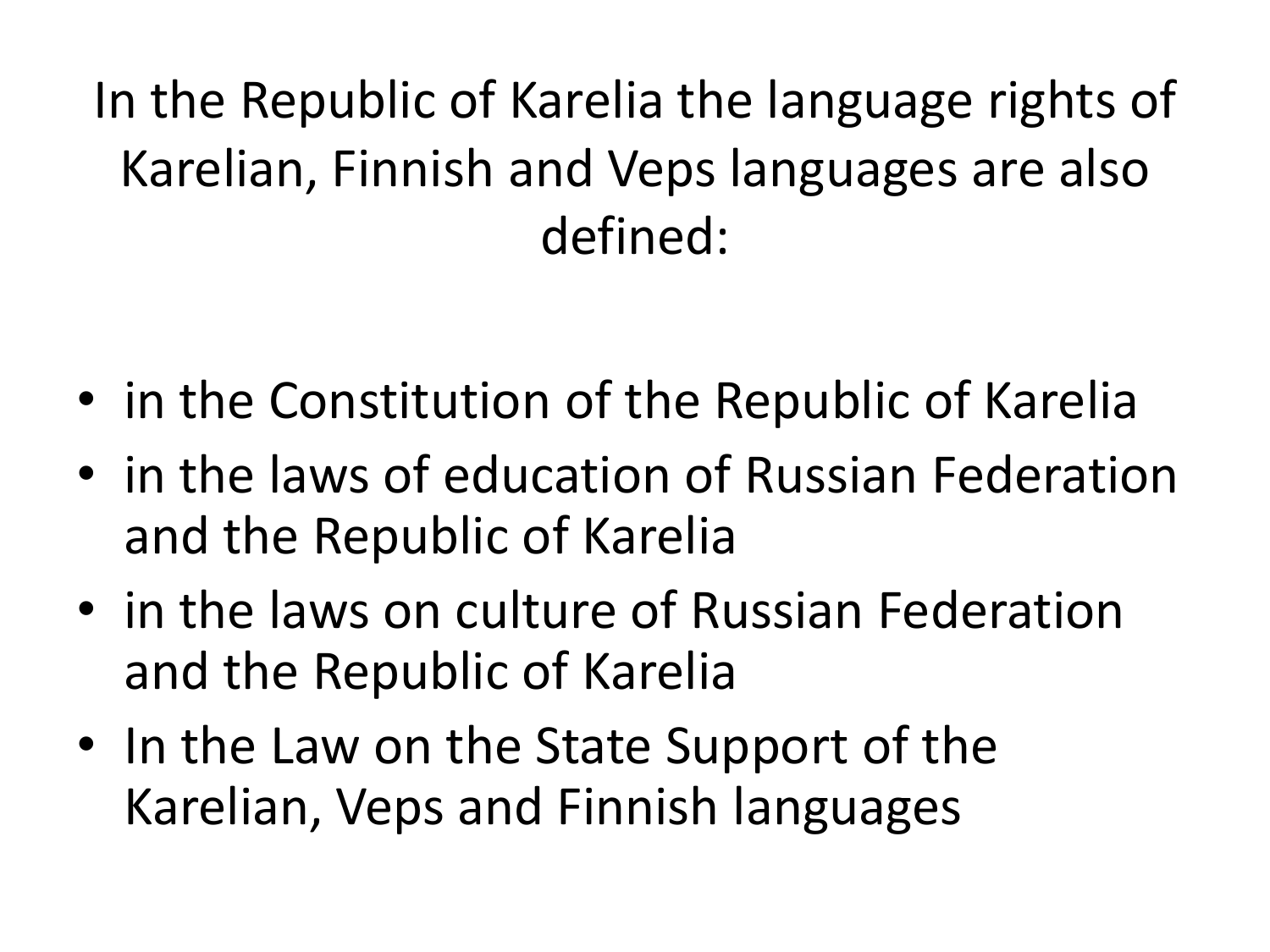The Law on the State Support of the Karelian, Veps and Finnish languages, §3

- 1. Strengthening and widening the socio-cultural functions of Karelian, Veps and Finnish languages.
- 2. Supporting the work of different media in Karelian, Veps and Finnish languages.
- 3. Arranging teaching of Karelian, Veps and Finnish languages in basic schooling
- 4. Supporting the work of educational institutions, that either use the languages as the medium of instruction or offer possibilities to study Karelian, Veps or Finnish.
- 5. Publishing educational, methodological, scientific and fictive literature, literature for children and dictionaries and supporting those institutions publishing the afore mentioned.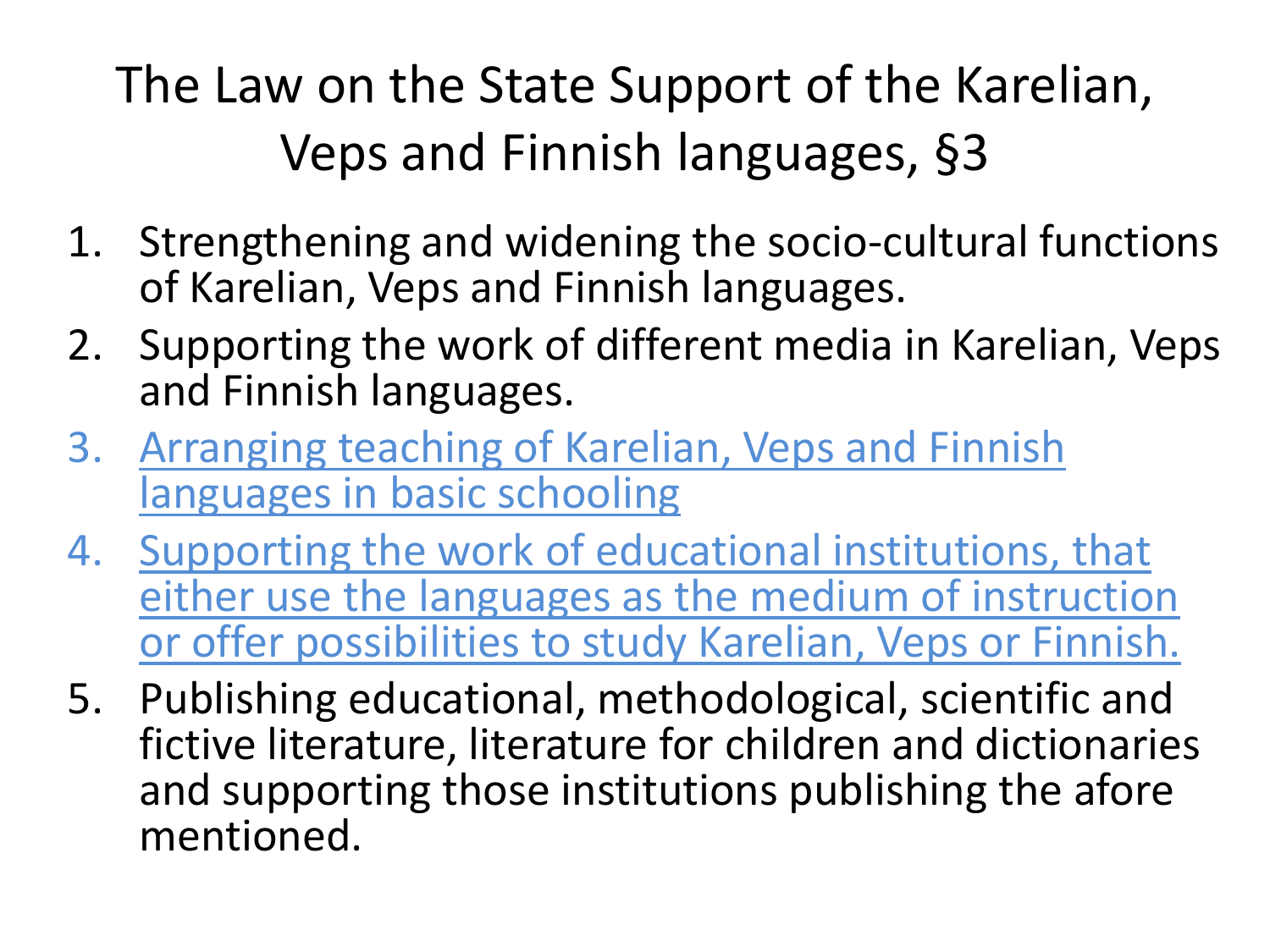The Law on the State Support of the Karelian, Veps and Finnish languages, §3

- 6. Supporting scientific research in Karelian, Veps and Finnish languages
- 7. Supporting specialists in areas of culture, education, science, mass media using Karelian, Veps and Finnish languages
- 8. Improving the education systems of specialists in Karelian, Veps and Finnish languages
- 9. Promoting improvement of international and inter-areal relationships and promoting the maintenance, research, development and use of Karelian, Veps and Finnish languages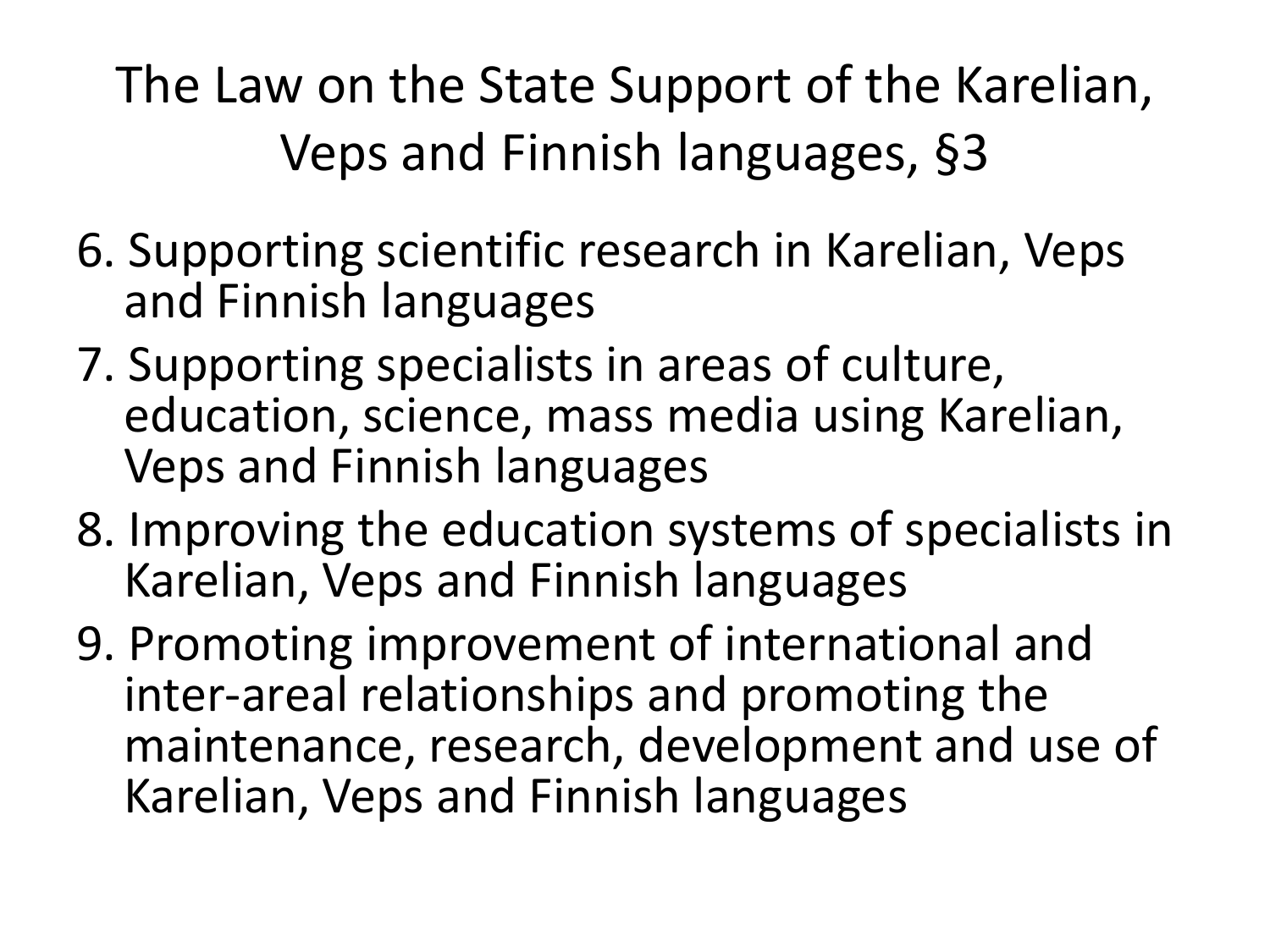Veps language rights are also regulated by:

- "The Law on the Rights Guaranteed for Indigenous Peoples of Russian Federation" (1999)
- "The Law on General Principles of Organizing Communes among the Indigenous Peoples of the North, Siberia and the Far East of the RF" (2000)
- "The Law on the Territories of Traditional Land Use among the Indigenous Peoples of the North, Siberia and the Far East of the RF" (2000)
- These laws are meant to protect the cultures, languages, traditional way of life and environment of the native peoples.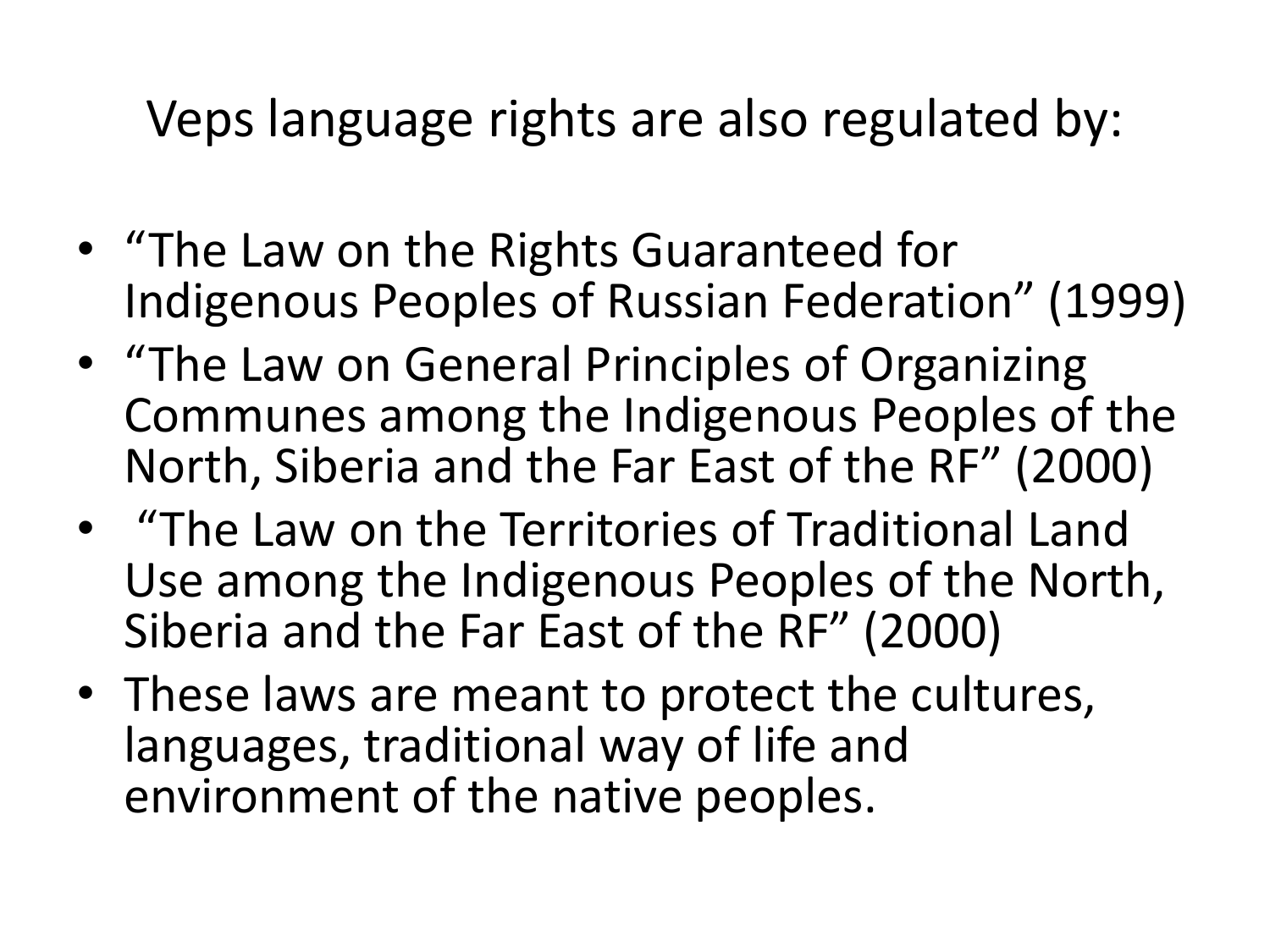## ELDIA-data: different perceptions on legislation

- Karelians: titular people of the RK, but the language does not have official status
- Veps: regocnized as indigenous people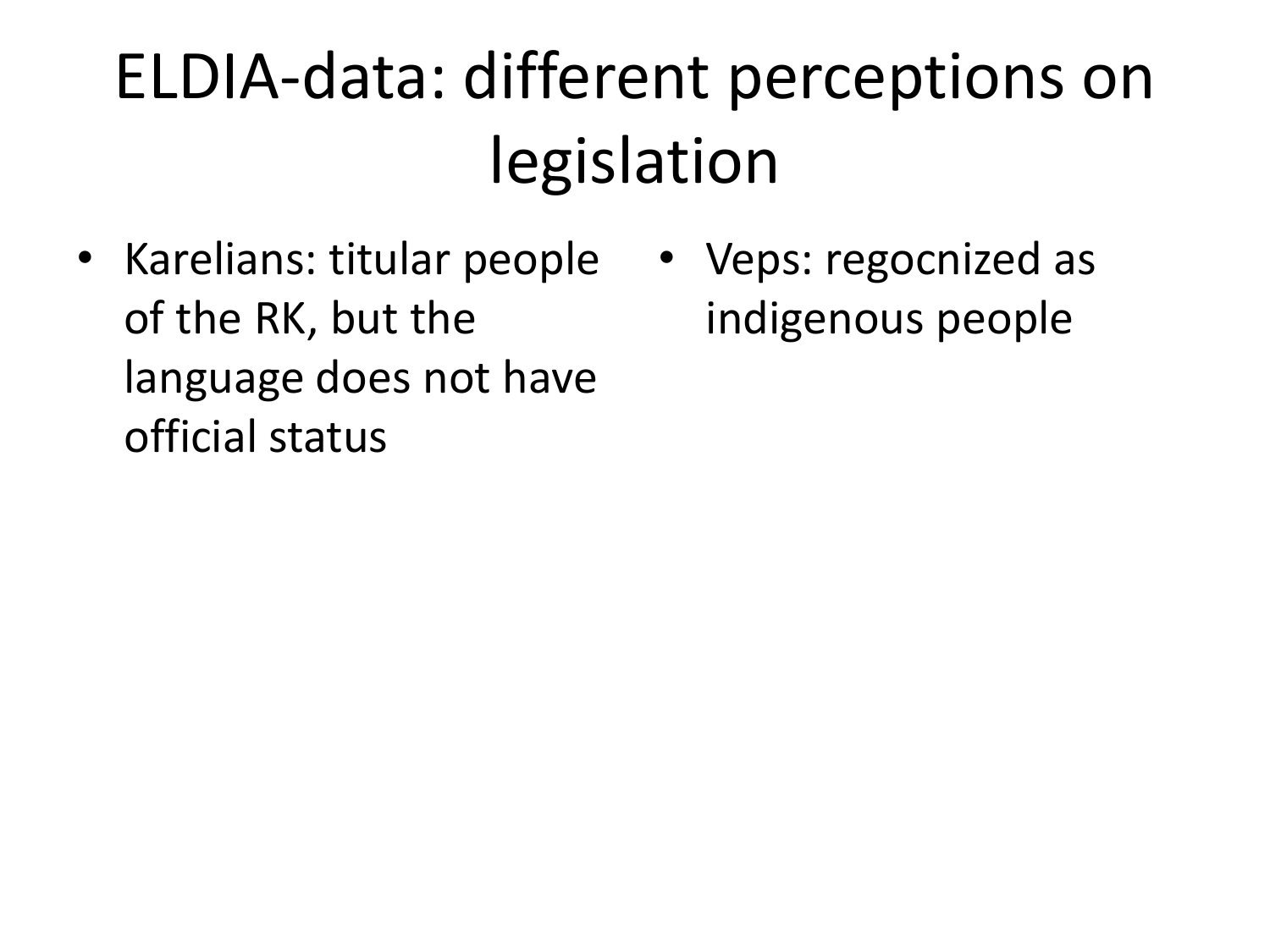## Most Karelians are unaware of their legislative position

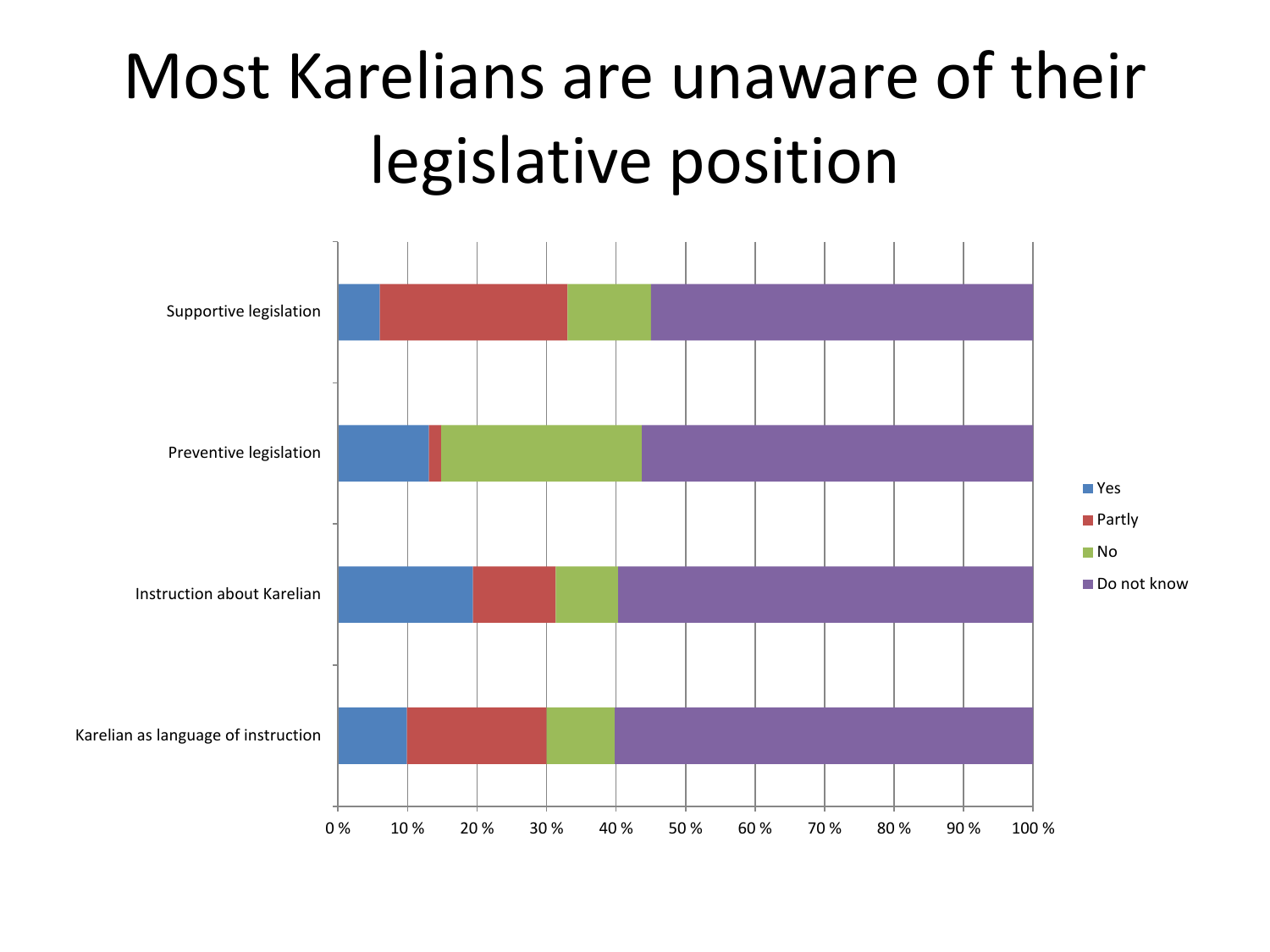### The Veps seem to be more aware about their legislative position

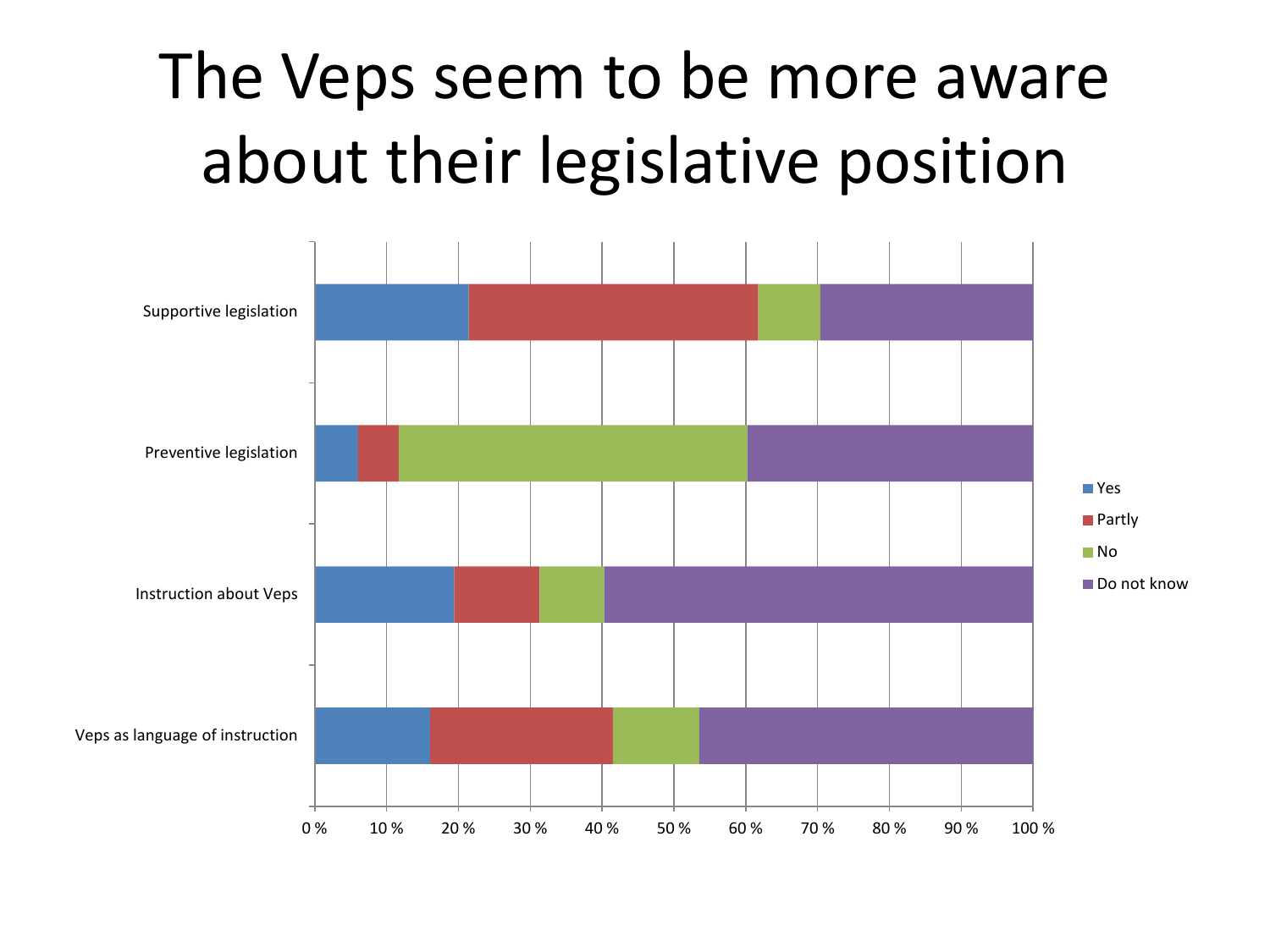### How do outsiders (CG)see the situation?

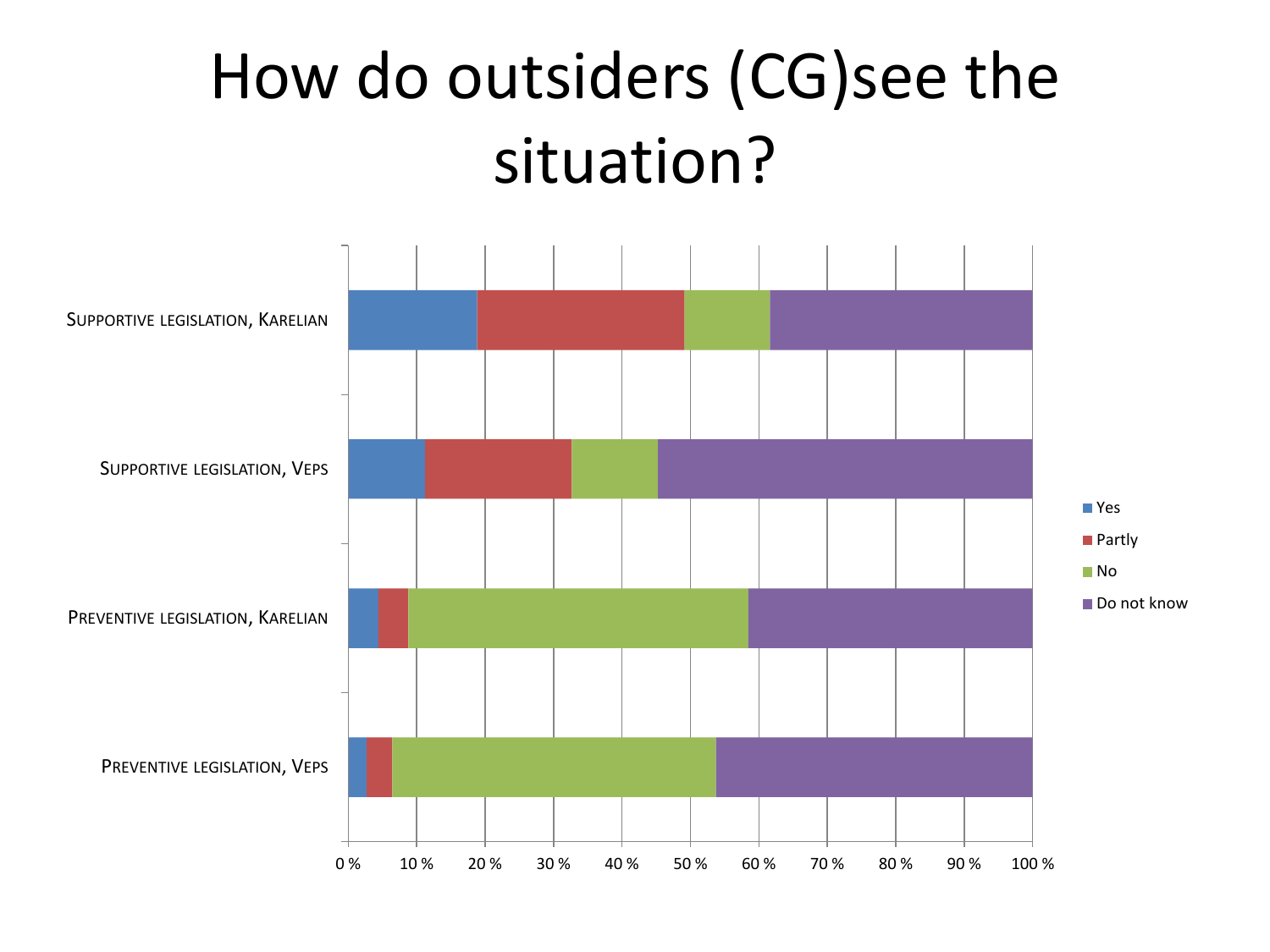### Comments reveal the common perceptions

#### RU-VEP-II-AG5F:

*täl aigal vepsän kel' om vähäluguižen rahvahan kel', muga meile sanutas, mijou om mugoine zakon Venänmal, vähäluguižiden rahvahiden kuti täht, i vepsläižed sinnä müluba, i vepsläižil völ oma mugoine pohjoižman rahvaz tägou mugažo Venämas, i sikš mijau pidäiži miše oliži mugoine eriline kaičend, no sidä ei le* ((laughing))

'These days Veps language is a minority language, that is how we are told. We have such a law in Russia, for minority peoples, and Vepsians fit in there. And the Vepsians have a kind of [status of] Northern Peoples here in Russia. So therefore we should have special protection, but it does not exist.'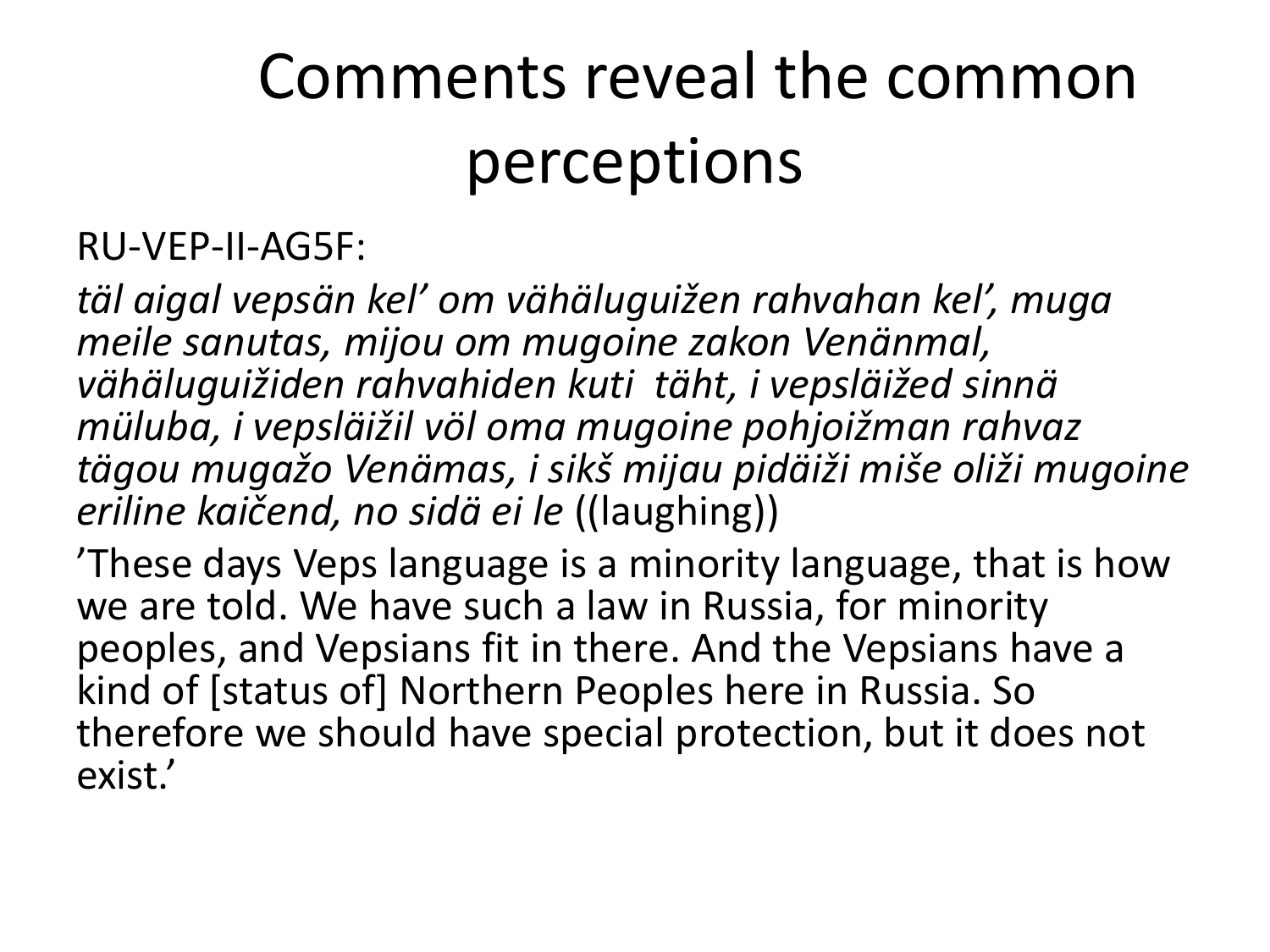• 64334073

*Konstitutsieshäi on kirjutettu oigevus omah kieleh. Karjalas on zakon paikallizihe kielihe valdivollises kannatukses, ga jengukannatustu vai pienendetäh.*

'The right to one's own language is written in the constitution. There is the law on state support for local languages in the Republic of Karelia, but the financial support is diminished still.'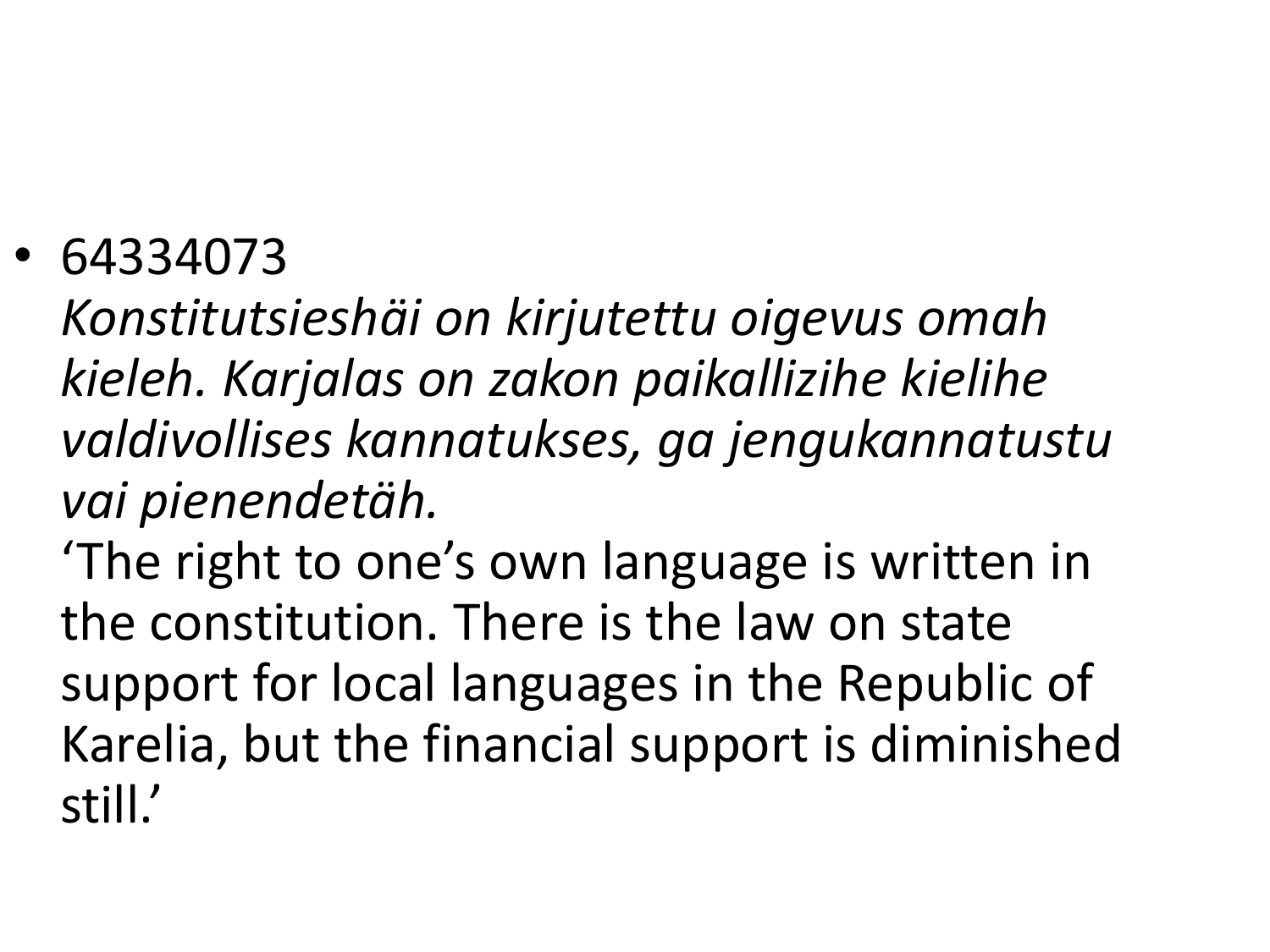- there are laws that in principle support the use of the languages, but in reality there is very little action taken to improve the status of Veps or Karelian language
- In addition, the comments reveal that the legislative support is often interpreted as if the use of language is allowed in certain fora (media, education), it must be written in the laws also